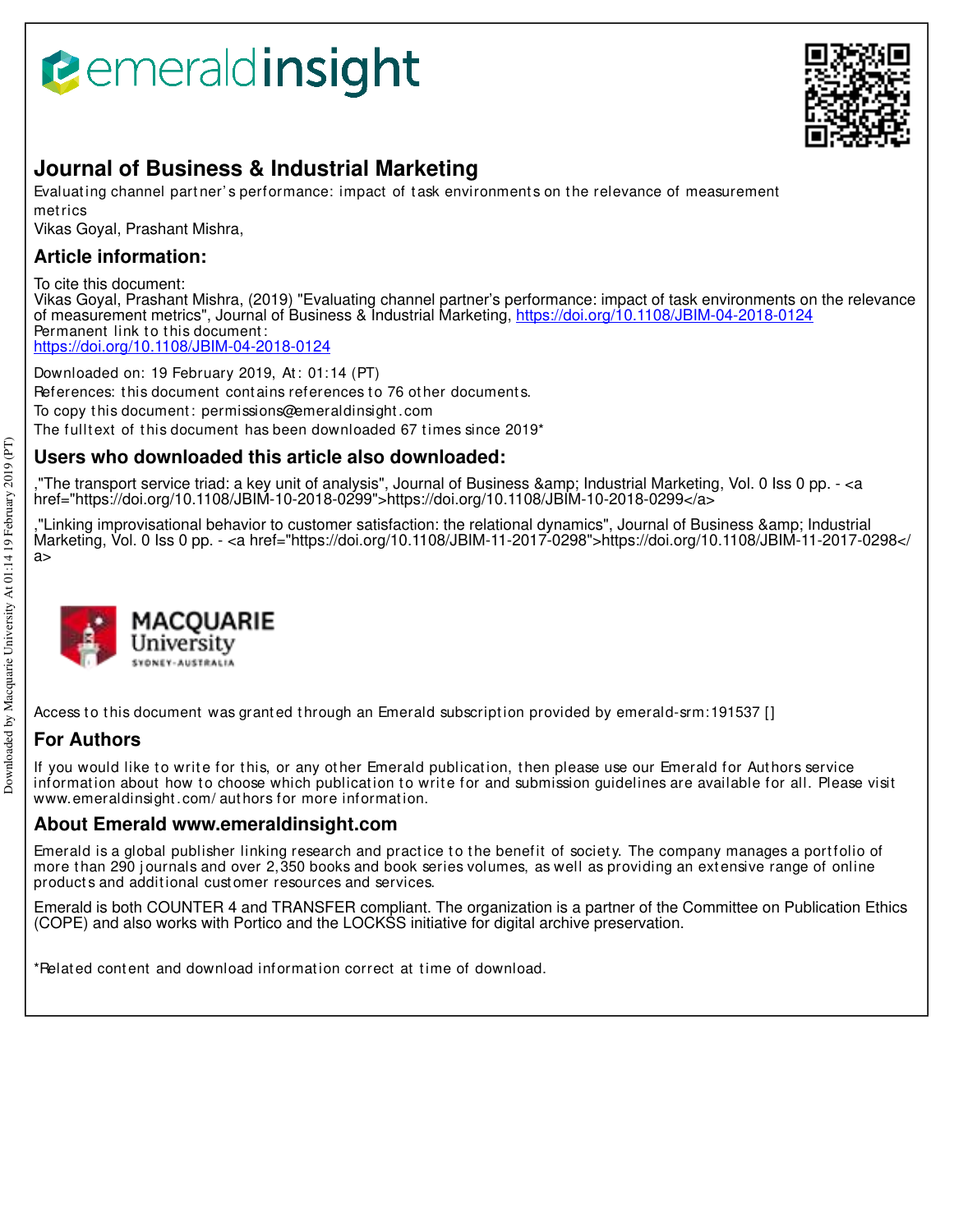# Evaluating channel partner's performance: impact of task environments on the relevance of measurement metrics

*Vikas Goyal*

Department of Marketing, Indian Institute of Management Indore, Indore, India, and

*Prashant Mishra*

Department of Marketing, Indian Institute of Management Calcutta, Kolkata, India

#### Abstract

Purpose – The purpose of this paper is to develop a nuanced framework for evaluating a channel partner's performance in distribution channel relationships. Given a channel partner's task environment characteristics (high/low munificence, dynamism and complexity), the study examines which performance metrics (output, activity or capability) are most relevant for evaluating its performance levels effectively.

Design/methodology/approach – The study adopts self-administered cross-sectional survey-based research design. Matched data were collected from 252 channel partners – manager relationship dyads. The latent change score (LCS) model within SEM framework provides mean paireddifferences of the relevance ratings for each metrics. This was used to assess the empirical validity of the hypothesized relationships.

Findings – The study demonstrates the importance of calibrating performance evaluation metrics to a channel partner's task environment state, made possible by its holistic approach to performance evaluation. Based on an extensive analysis, it shows that no single metric is relevant within all environmental states; rather, it could be dysfunctional, a result that differs from vast majority of the literature.

Research limitations/implications - Investigates individual linkages between task environment dimensions and performance metrics to provide a fuller understanding of these relationships. Also provides a theoretical framework to support further research on the topic.

Practical implications – The study provides managerial guidelines (and extensive graphical analysis) for nuanced and dynamic evaluation of channel partners' performance that can enable firms to identify and promote their most valuable channel partners and prevent the deterioration of others.

Originality/value – First one to develop and empirically validate a nuanced framework for evaluating performance of exchange partners that operate under diverse task environment states.

Keywords Performance evaluation, Task environment, Measurement metrics, Channel partner's performance

Paper type Research paper

#### 1. Introduction

Understanding and managing channel partners' performance is fundamental to governing channel relationships and distribution networks. Accordingly, firms regularly spend huge amounts of time and resources on evaluating the performance of their channel partners to understand which channel relationships are valuable and to identify the inputs required by other relationships to make them valuable. Substantial research in the distribution channel domain has proposed multiple dimensions of channel partner performance and frameworks to better understand its nature (Barringer and Harrison, 2000; Das and Teng, 2000; Kang *et al*., 2018). However, much of this literature promotes homogeneous performance metrics for evaluating channel partners across the network, implying that different performance dimensions will be similarly relevant for

Emerald Insight at: www.emeraldinsight.com/0885-8624.htm



Journal of Business & Industrial Marketing © Emerald Publishing Limited [ISSN 0885-8624] [DOI 10.1108/JBIM-04-2018-0124]

evaluating all channel partners, independent of their external task environment conditions and other individual differences. More recent research has instead suggested the importance of channel partners' task environments as a means of understanding their performance levels, such that certain performance metrics might be more relevant for performance evaluation in some task environments than in others (Flaherty *et al*., 2007; Goll and Rasheed, 2004; Kabadayi, *et al*., 2007). This concept is particularly important for firms operating large distribution networks, wherein channel partners are scattered across distinct markets and exposed to different task environment conditions (Mitręga, 2012).

External task environments are dynamic, and as different channel partners face different task environments, certain performance metrics might be more relevant than others for specific channel partner relationships. However, very little research explains how different performance metrics vary in The current issue and full text archive of this journal is available on their relevance for evaluating channel partners and enhancing

21 October 2018

Accepted 12 November 2018

Received 5 April 2018

Revised 25 July 2018

<sup>11</sup> November 2018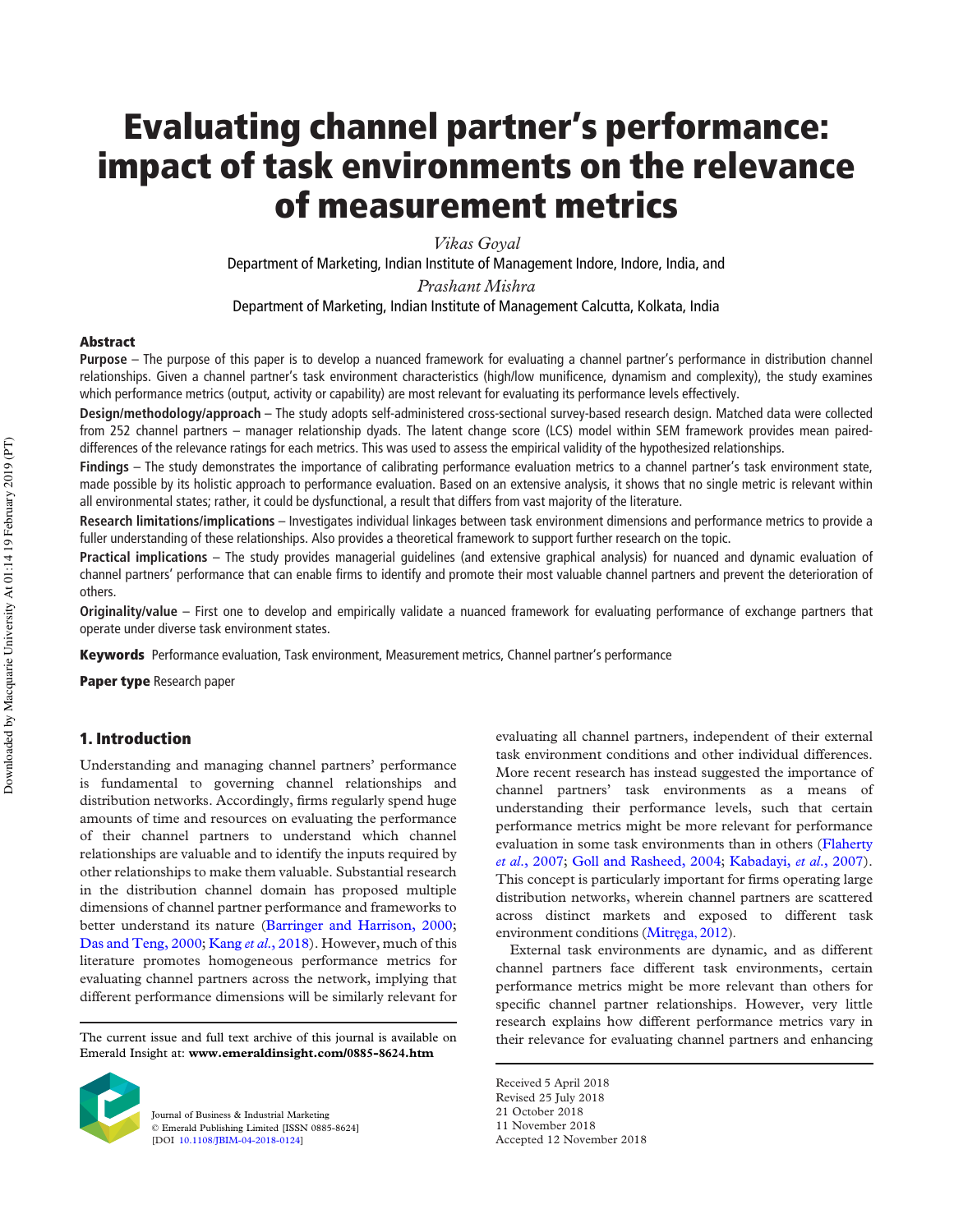their performance through identifying core areas of improvement. To fill this gap and contribute to the distribution channel literature, we adopt a nuanced framework that investigates the relative relevance of various performance metrics across different task environment states. Specifically, we ask the following question: Given a channel partner's task environment characteristics, which performance metric is the most relevant for evaluating its performance levels effectively?

Prior research has acknowledged that channel partners in distribution networks may operate within widely distinct task environment conditions (Andrews, 2009; Palmatier *et al*., 2016; Paswan and Young, 1999). It also identifies three dimensions of task environments, i.e. munificence, dynamism and complexity that have often been used to study the influence of task environments on other channel variables, investigating one construct at a time or examining their isolated effects (Chenhall and Langfield-Smith, 2007; Dess and Beard, 1984). This stream of research is useful for studying the impact of task environments on channel outcomes because it describes the underlying mechanisms for these interactions, uncovers patterns of influence and identifies critical variables responsible for the influence.

Although the study of task environments in channel relationships has greatly advanced the knowledge of environments' influence on channel processes and structure, most studies have focused on individual characteristics of task environments in isolation and do not present an integrative framework for performance evaluation metrics (Webb and Hogan, 2002). To address this gap, in the current research, we combine the three major characteristics of task environments – i.e. munificence, dynamism and complexity – and three most studied dimensions of performance – i.e. output, activity and capability (Goyal and Mishra, 2016; Joshi, 2009; Spriggs, 1994) – to conceptualize an integrative framework for channel partners' performance evaluation. We present an adaptable model for the evaluation and management of channel partners' performance in accordance with the external task environment characteristics that are under managerial control. We draw empirical validity for our model through a cross-sectional survey-based matched data from 252 channel manager–partner dyads in the Indian automobile industry. We used the latent change score (LCS) model within the structural equation modeling (SEM) framework to assess empirical supports for the hypothesized relationships.

This research contributes to the distribution channel literature in at least four main ways. First, our framework provides a holistic approach to the performance management of individual channel partners using theory-rich multidimensional performance metrics. These metrics capture important information about their current and future contributions to business rather than reducing them to a few indiscriminately chosen indicators, as much of the extant research has done (Chang and Wang, 2008; Lubieniecki and Desrocher, 2004). Our three theoretically based characteristics of channel partners' task environments capture the subtle but important differences between channel partners who may appear similar when compared only with transactional characteristics or a single parameter. Therefore, our approach to performance evaluation has important implications for performance management of channel partners across diverse networks.

Second, our framework emphasizes the importance of calibrating performance evaluation metrics to each channel partner's task environment state, made possible by our more holistic approach to performance evaluation. This aspect of our study contrasts with the vast majority of the literature, which simply evaluates all channel partners on the same performance metric (mostly output-based), with the apparent assumption that its relative effectiveness is the same across different task environment states. This assumption can lead to potential inefficiencies in performance evaluation and control.

Third, on the basis of our conceptualization, we developed and empirically tested a framework that is parsimoniously described with three task environment characteristics (munificence, dynamism and complexity) and three performance metrics (output, activity and capability). Each task environment characteristic is divided into high and low state that captures the actual market conditions faced by channel partners. Through our framework, we provide nuanced managerial guidelines for designing and implementing channel partner-specific performance evaluation metrics. Accordingly, we demonstrate that a "blanket" approach to performance evaluation, which disregards channel partners' task environments, is not efficient. Our research framework and results indicate there is no single most relevant performance metric. Firms must realize that emphasizing the same performance metrics for all channel relationships does not lead to effective performance evaluation; instead, it can mislead them into suboptimal levels of overall performance.

Fourth, our research provides unique insights into the discipline of performance measurement metrics, which has received limited attention in distribution channel research to date. As Spriggs (1994, p. 338) notes, "Limiting the definition and measurement of performance to outcomes only, or to a single measure (specific or global), would have failed to capture important facets of performance". Based on our extensive analysis, we show that the output-based evaluation is not relevant within all environmental states; rather, it could be dysfunctional, a result that differs from much of the earlier literature (Ambler*et al*., 2004; Chang and Wang, 2008).

#### 2. Theory and hypotheses

We first review the construct of channel partners' performance and its specific dimensions; then, we summarize the literature on channel partners' task environments and their characteristics. Drawing on these two main concepts and using the channel relationship principles, we conceptualize a theoretical framework for the effective evaluation of channel partners' performance based on their task environment states.

#### 2.1 Channel partner's performance

Distribution channels are network of entities, often independent, that are directly involved in the distribution of goods, services and information from the source to the downstream channel partners and customers. Like most interfirm arrangements, channel partners enter the partnership to enhance their own competitive position and to pursue their individual business objectives (Barringer and Harrison, 2000;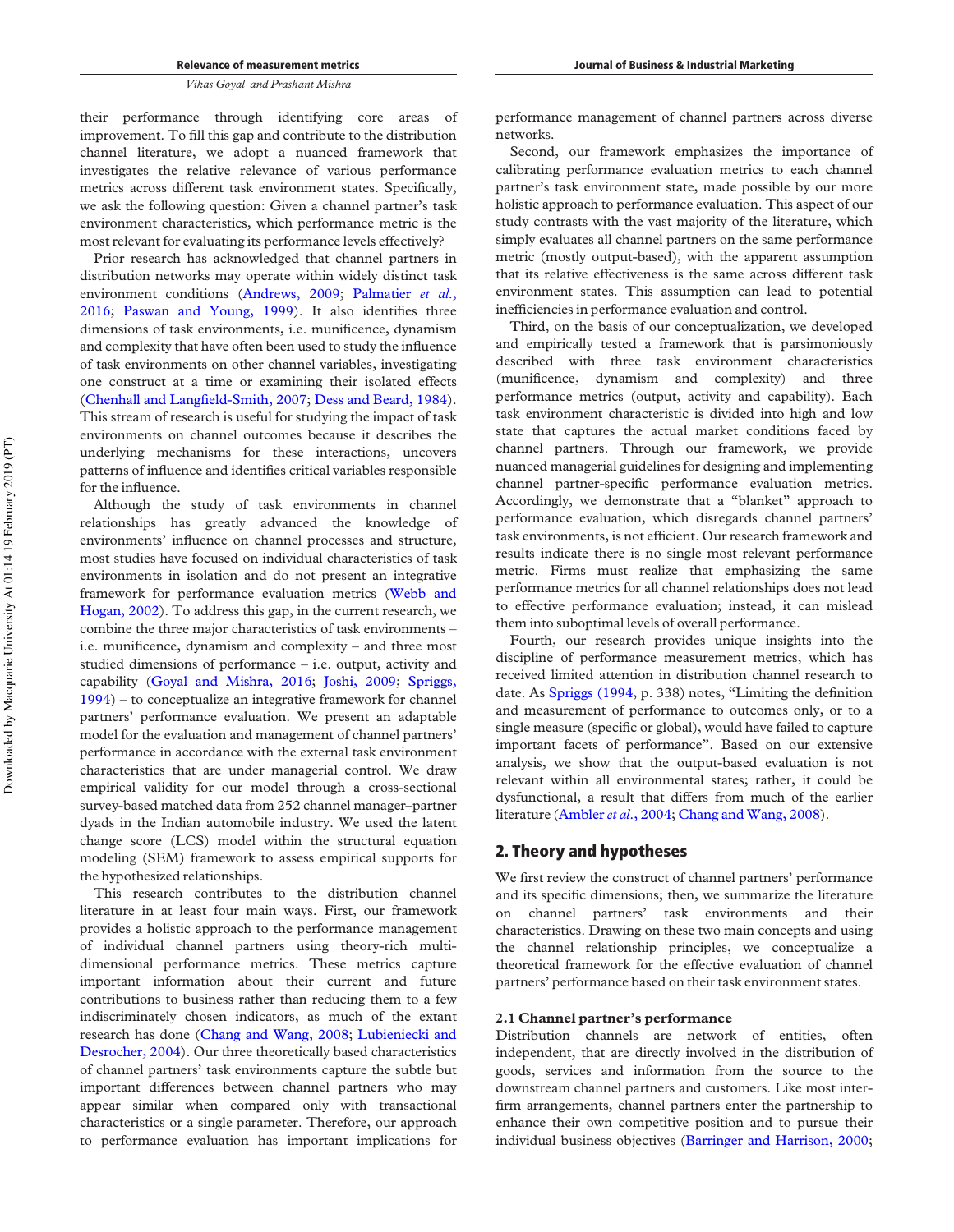Das and Teng, 2000), which may not align with the focal firm (Celly and Frazier, 1996; Davies and Walters, 2004). Given channel partners' distinct goals, expectations, resources and knowledge, distribution networks are ripe for agency-related problems (Fayezi *et al*., 2012; Ketchen and Hult, 2007).

To control channel partners' behavior and align their objectives with their own, firms deploy intricate performance evaluation and control systems. The success of performance evaluation systems in controlling channel partners' behavior rests on the relevance of the measurement metrics (Kumar *et al*., 1992). The choice of performance evaluation metrics is critical for at least four reasons. First, the metrics act as an implicit control tool signaling toward what is valued by the firm, and therefore inducing channel partners to focus their resources and efforts in the desired direction (Celly and Frazier, 1996). Consistent with the traditional thinking of "you get what you measure", Oliver and Anderson (1994) suggest that firms excel at what they emphasize in performance evaluation. Second, contextually relevant performance metrics can help firms identify those channel partners that are truly contributing to the firm's business objectives. This identification can help firms optimize their resources and managerial attention in developing more productive relationships with valuable and contributing channel partners. Third, firms can also accomplish a more equitable distribution of rewards to channel partners; therefore, they can keep channel partners positively motivated for future performance. Fourth, contextually relevant performance metrics would generate robust corrective feedback for channel partners. Therefore, firms could easily monitor and calibrate channel partners' activities in accordance with the dynamic task environment states.

Literature on channel partners' performance evaluation identifies a variety of measurement metrics such as sales generated, cooperation offered, inter-firm assistance, return on assets, profit and market share garnered, inventory levels, cost and wastage rate (Goyal and Mishra, 2016). The literature also identifies many other softer dimensions of performance such as dealer behaviors, operational performance and competence measures (Chelariu *et al.*, 2014). As the number of performance measurement metrics has multiplied in the literature, it has become increasingly complicated to identify relevant metrics for effective evaluation. To address this gap, scholars have tried to consolidate these distinct performance measures into broader metrics of channel partner performance, i.e. output, activity (behavioral) and capability performance measures (Challagalla and Sherwani, 1996; Goyal and Mishra, 2016; Spriggs, 1994). Drawing from this stream of literature, we use three performance measurement metrics – i.e. output, activity and capability – in our research.

Output performance metrics focus on business results or outputs of the dealer. These are often short term, tangible and financial in nature, reflecting past actions rather than being suggestive of future performance. Activity performance metrics focus on behavior and the dealer's attitude toward customers and the dealership. This metrics is oriented toward a dealer's activities in the present time frame. Measuring this metric is based on the premise that certain behaviors and attitudes may be crucial for the success of channel relationship, e.g. initiatives taken, cooperation offered, adaptability and flexibility, selfmarketing and promotion efforts, experience and knowledge of product and customer relationships. Finally, capability performance metrics focus on the channel partners' resources and manpower capabilities that act as indirect enablers for future performance. These metrics capture a channel partners' long-term commitment to the firm and their future performance potential (capability). Additionally, capability metrics capture the channel partner's underlying ability to set up the best practice and processes that indirectly enhances their performance in operational and non-operational domains (Joshi, 2009; Goyal and Mishra, 2016). For example, based on the specific industry context, capability performance indicators could be the number of sales persons and their skill levels, inventory capacity, investments in other resources, such as inventory management systems, enterprise resource planning packages and other operational and non-operational assets.

These three metrics are not seen as substitutes for each other but rather are considered independent dimensions of performance (Barringer and Harrison, 2000; Das and Teng, 2000). Although these metrics are measures in the present time, they can also be differentiated based on their time orientation, i.e. output metrics are a function of the past (how well the dealer did what it were supposed to do), activity metrics are oriented toward the present activities of the dealer that helps it in generating superior performance and capability metrics are targeted toward the resources and skills of the dealers that would be critical for future performance gains.

Although the literature recognizes various dimensions of channel partner performance, it is silent on their appropriate usage for effective evaluation and control of channel partner's performance. In our extensive review of literature, we did not find any framework to guide the appropriate use of these performance dimensions, i.e. which dimension is most relevant (and thus must be emphasized) for channel partners' evaluation facing specific task environment conditions. In this study, we develop and test a conceptual framework for the fit between the task environment characteristics and the relevance of the three performance metrics. The key premise is that the fit between performance metrics and the channel partner's task environments will result in superior relationship outcomes.

#### 2.2 Organizational task environments

Distribution channel relationships are often complex and are shaped by numerous external and internal factors. Channel partners' task environments are identified as one of the key external contingencies in distribution channel relationships (Dwyer and Oh, 1987; Olson *et al*., 2005). Literature suggests that "the channel context [...] may have an impact on the relative importance of the different criteria" used for evaluating channel partners' performance (Kumar *et al*., 1992, p. 249). Therefore, effective performance evaluation in channel relationships must correspond to the prevailing task environment characteristics (Flaherty *et al*., 2007).

Organizational task environments are important constructs extensively studied in the distribution channels literature (Andrews, 2009; Boyd and Gove, 2006; Olson *et al*., 2005). These environments are recognized as important constructs in the distribution channel literature that influence channel strategies (Palmatier *et al*., 2016), channel structures and processes (Goll and Rasheed, 2004) and managerial decisionmaking in channel relationships (Anderson and Oliver, 1987).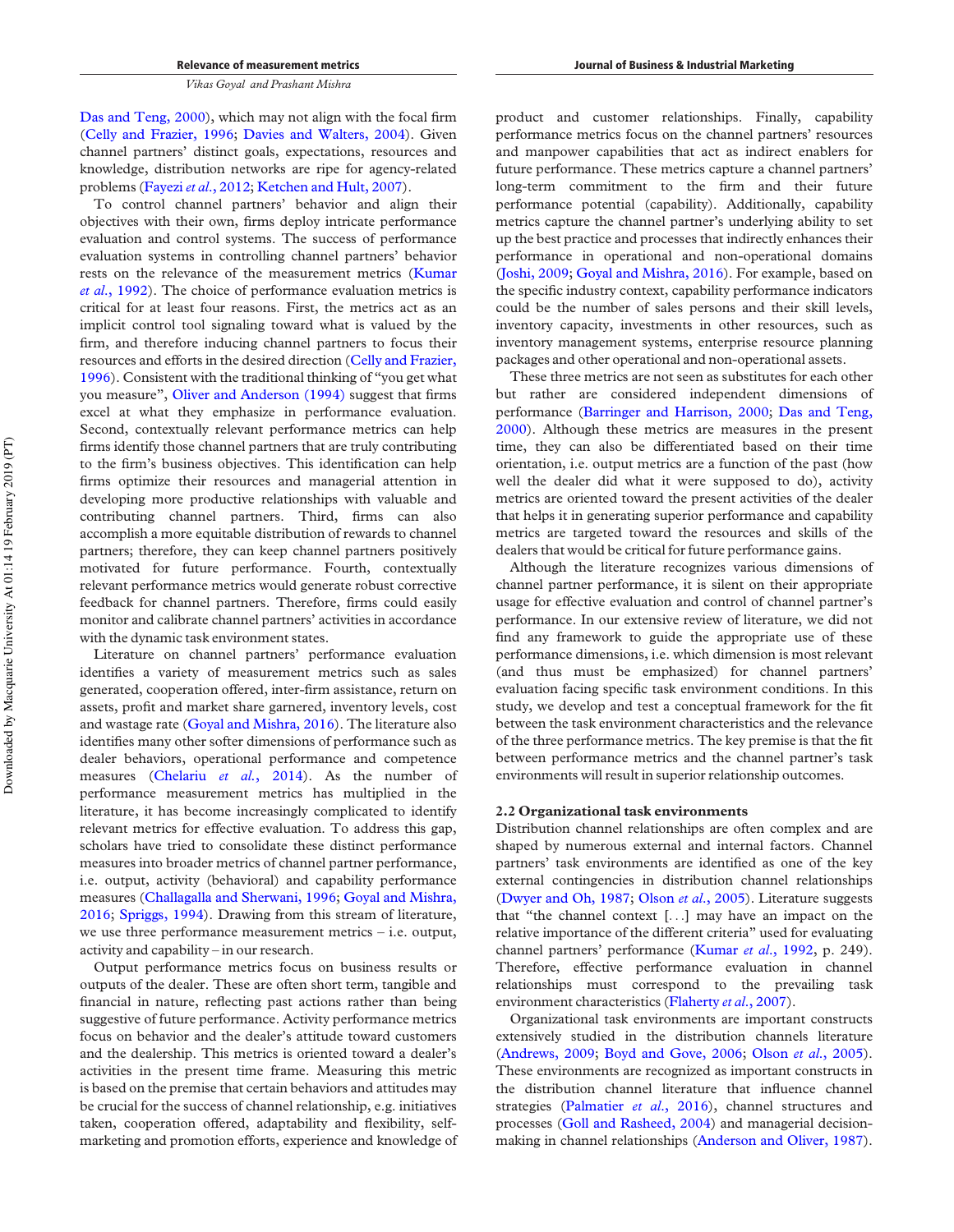Recent research also suggests that channel partners' task environments can influence the relative relevance of different performance metrics used for their evaluation (Chenhall and Langfield-Smith, 2007).

Literature on task environment analysis emphasizes that it is a multidimensional construct (Bierly and Daly, 2007). Various dimensions of task environments – i.e. environmental dynamism (Kabadayi *et al*., 2007), munificence (Andrews, 2009), complexity (Meier and Bohte, 2003), competitive intensity (Ju and Zhao, 2009), etc. – are studied separately or in conjunction with one another. Dess and Beard (1984) proposed three key dimensions of task environments, i.e. munificence (the capacity measure), complexity (the homogeneity–heterogeneity and concentration–dispersion measures) and dynamism (the stability-instability turbulence measure). These three dimensions are widely accepted in the distribution channel literature for analyzing task environments (Boyd and Gove, 2006) and are considered more inclusive than other simpler dimensions (Chen *et al*., 2017). Therefore, for the purpose of this study, we follow the Dess and Beard (1984) framework for task environment states.

Munificence is conceptualized as the extent to which the external environment is rich (or poor) in terms of resources and consumer demand and the extent to which these are available to the focal firm (Achrol and Stern, 1988). Dynamism in task environments refers to both the frequency and unpredictability of changes (Homburg *et al*., 1999; Kabadayi *et al*., 2007). Complexity refers to the number and diversity of actors in the task environments (e.g. suppliers, buyers and competitors) that decision-makers must consider (Meier and Bohte, 2003).

#### 2.3 Hypotheses development: task environments and performance measurement metrics

Literature on channel partners' performance indicates that the relevance of measurement metrics is influenced by several factors, including channel partners' task environments (Chen *et al*., 2017; Goll and Rasheed, 2004; Kabadayi *et al*., 2007). While channel managers may use multiple performance metrics, some metrics would be more relevant compared to others based on channel partners' task environment characteristics (Flaherty *et al*., 2007; Huang *et al.*, 2015; Rosenbusch *et al*., 2013). This study focuses on the influence of the three dimensions of task environments – i.e. munificence, dynamism and complexity – on the relative relevance of the three performance metrics, i.e. output, activity and capability (please see Figure 1.

#### *2.3.1 Muni*fi*cence*

A highly munificent task environment presents strong demand and high market opportunity for profit and growth (Dwyer and Oh, 1987). Earlier studies have found a relationship between market munificence and firm ) behavior and strategy (Homburg *et al*., 1999; Kabadayi *et al*., 2007). Influence of munificence in task environments has also been duly recorded in the context of channel management (Dwyer and Oh, 1987). Munificent markets are likely to have an abundance of market opportunities and high consumer demand, and hence, we argue that it would be futile to emphasize output performance for channel partners operating within such task environments. Channel partners would find it easier to generate high levels of **Figure 1** Research framework and hypothesized model



outputs under such conditions, and their outputs can be attributed to the heightened market demand (Andrews, 2009). The output thus generated may be driven by external factors rather than by channel partners' deliberate actions/efforts. Therefore, output performance may not reflect the true level of their efforts and performance.

Similarly, owing to high opportunities for growth and profit, channel partners may generate equivalent levels of output performance through distinct set of activities. Emphasis on particular channel activities by the supplier firm may be perceived as an unwarranted intervention and deprivation of autonomy (Heide *et al*., 2007) by channel partners. This perception can beget psychological "reactance" from channel partners and inhibit their motivation to perform further (Grewal*et al*., 2013).

Managers' perceptions of environmental munificence would direct their attention toward resource allocation to secure future inflows (Castrogiovanni, 1991). Additionally, as perceived munificence increases, the perceived decisionmaking uncertainty would decrease (Achrol and Stern, 1988). In such a market, channel managers may be inclined to maximize their leverage on the heightened profit opportunity for continued future performance. However, channel partners' capability (resources and skills) may put indomitable constraints on their ability to take such leverage in the future. Furthermore, channel managers may realize that such periods of munificence may not last for long, especially in emerging economies that are notorious for frequent upheavals. Hence, munificent task environments can be used as a period to build channel partners' capabilities for future performance gains (Barringer and Harrison, 2000; Das and Teng, 2000). This can be stressed by channel managers though increased emphasis on capability performance measures while evaluating a channel partner's performance, which is aligned with the traditional thinking of "you get what you measure" (Oliver and Anderson, 1994).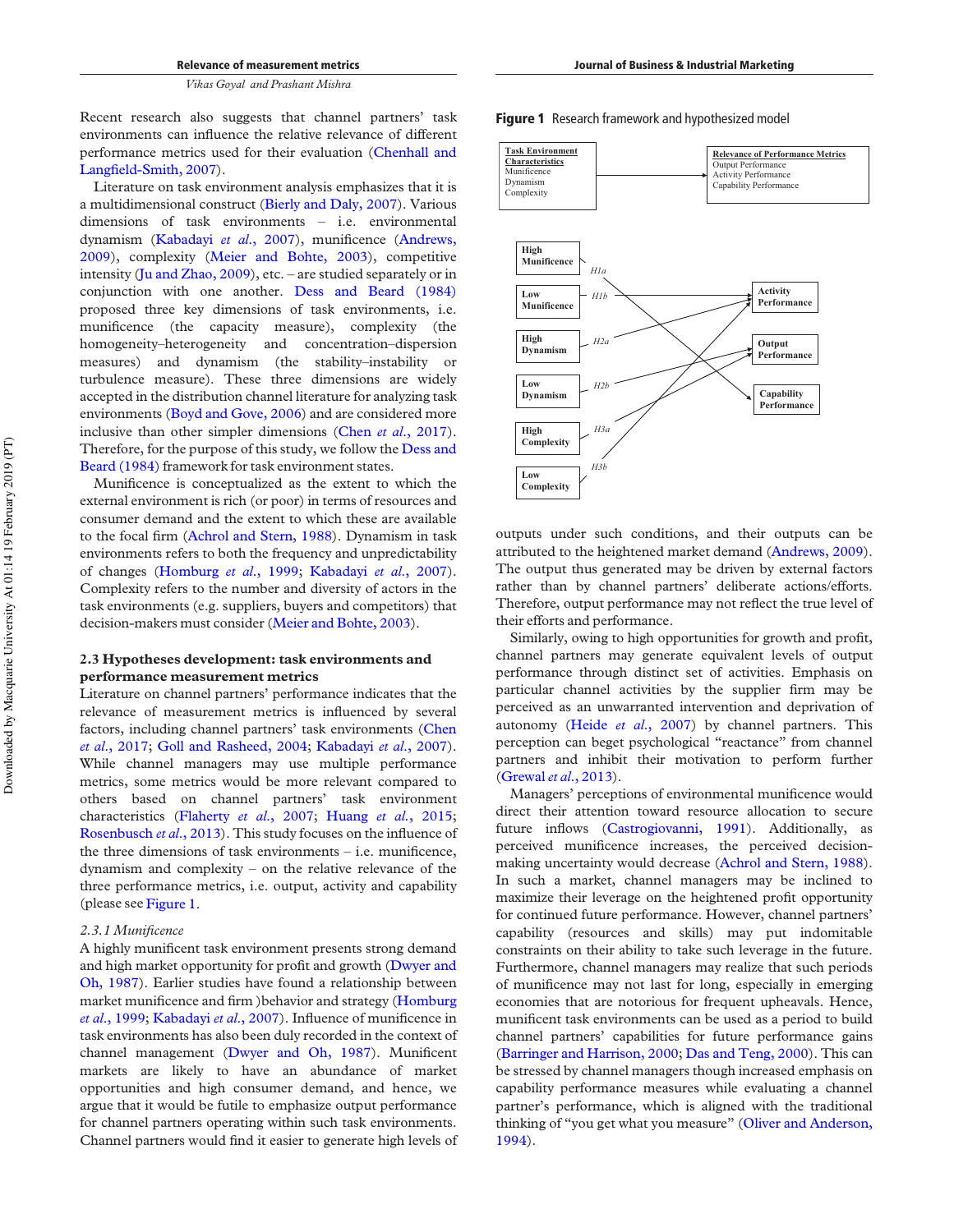Therefore, we predict that, in high munificent environments, capability performance metrics would be more relevant relative to output and activity metrics for performance evaluation. This prediction is also consistent with the transaction cost theory (Williamson, 1979, 1981), i.e. during a high growth market, channel partners are more easily persuaded to invest in capability building because the perceived investment risks are less. Adopting this line of argument, we hypothesize that during periods of high munificence, channel managers would place higher relevance on capability metrics compared to other performance metrics:

*H1a*: Among all performance metrics, capability performance metrics have the highest relevance within a task environment state characterized by high munificence.

In low munificence markets, emphasizing capability performance may be futile for enhancing channel partners' capabilities (Williamson, 1981). Furthermore, emphasis on output performance measures may signal a supplier firm's lack of concern for its channel partners. This perception can generate a "reactance effect" (Grewal *et al*., 2013) that can lead to lower levels of relationship satisfaction and performance. On the other hand, specifying channel activity in low munificent markets is likely to indicate a firm's support and commitment to its channel partner's business that can trigger a "commitment effect" (Grewal *et al*., 2013). This effect can enhance solidarity in channel relationships and maintain channel partners' motivation for continued efforts and higher performance under the constraint of low market munificence. Therefore, we hypothesize that:

*H1b*: Among all performance metrics, activity performance metrics have the highest relevance within a task environment state characterized by low munificence.

#### *2.3.2 Dynamism.*

Market dynamism is a determinant of perceived unpredictability that has been extensively studied in channel literature (Dess and Beard, 1984; Kabadayi *et al*., 2007). High dynamism in task environments is characterized by rapid and unpredictable changes (Homburg *et al*., 1999) that engender high levels of "state" uncertainty for decision-makers (Milliken, 1987). Channel managers require a certain degree of environmental stability to plan and direct resources effectively (Bordia *et al*., 2004). High "state" uncertainty can amplify decisional overload; thus, it inhibits channel managers' abilities to take a long-term strategic view toward channel partner relationships (Celly and Frazier, 1996). Disquieted by high "state" uncertainty, channel managers will find it difficult to identify specific capability measures (resources and skills) that would be necessary for achieving long-term performance.

Furthermore, emphasizing the output levels for performance evaluation may be equivalent to holding channel partners responsible for unpredictable external factors which could lead to dissatisfaction and dysfunctional behavior (Celly and Frazier, 1996). Additionally, within highly dynamic task environments, output performance measures are unlikely to serve any "goal clarity" (Stouthuysen *et al*., 2012) or motivational roles for channel partners. Additionally, as per the agency theory (Fayezi *et al*., 2012), it is argued that channel partners would also expect higher compensation (e.g. higher margins or lower targets) within uncertain environments to compensate for higher assumed risks (Anderson and Oliver, 1987). Therefore, channel managers may find it unfeasible or extremely costly to emphasize output performance metrics within task environments characterized by high dynamism.

Owing to their broader experience across different markets and aggregated market knowledge, channel managers are in a better position to identify the channel activities that can help channel partners attenuate the ill effects of dynamic task environments on their performance (Celly and Frazier, 1996). Additionally, it suggests that, when faced with environmental dynamism, channel managers are likely to get risk averse and opt for more controlling and internally focused performance measures, i.e. activity-based performance. Therefore, based on these arguments, we are inclined to predict that:

*H2a*: Among all performance metrics, activity performance metrics have the highest relevance within a task environment state characterized by high dynamism.

Low dynamism in task environments could make it easier to predict possible business scenarios and spell out future contingencies (Bordia *et al*., 2004). In such a market, channel partners' output is an unambiguous observable consequence of their efforts and activities (Heide *et al*., 2007). Therefore, in such a task environment, emphasizing output measures would encompass the information of a channel partner's activities too (Boyd and Fulk, 1996). Furthermore, under a predictable task environment, it would be easy for channel managers and channel partners to agree on the best practices and channel activities for superior performance. Therefore, evaluating channel partners on activity performance metrics would be akin to measuring the degree of compliance which may not reflect their true performance and fail to differentiate between channel partners.

In a predictable and stable task environment, channel partners' capability (access to resources) is also not likely to be a major differentiator due to its reduced criticality (Joshi, 2009). Additionally, based on the principle of direct proportionality of risk–rewards, less dynamic markets (and therefore less risky) are likely to yield lesser reward opportunities, which can further inhibit the use of capability performance metrics (Bordia *et al*., 2004). Therefore, capability metrics are not likely to be a true reflector of their efforts and performance.

Emphasizing the output performance for channel partners "approximates a market contracting arrangement" that is an efficient control system generating superior overall performance (Anderson and Oliver, 1987, p. 76). Furthermore, emphasizing the output performance measures will lessen the burden on channel managers that can motivate them to devote more resources for environmental scanning (Boyd and Fulk, 1996). This result can support channel partners in achieving higher overall performance. Therefore, we hypothesize that:

*H2b*: Among all performance metrics, output performance metrics have the highest relevance within a task environment state characterized by low dynamism.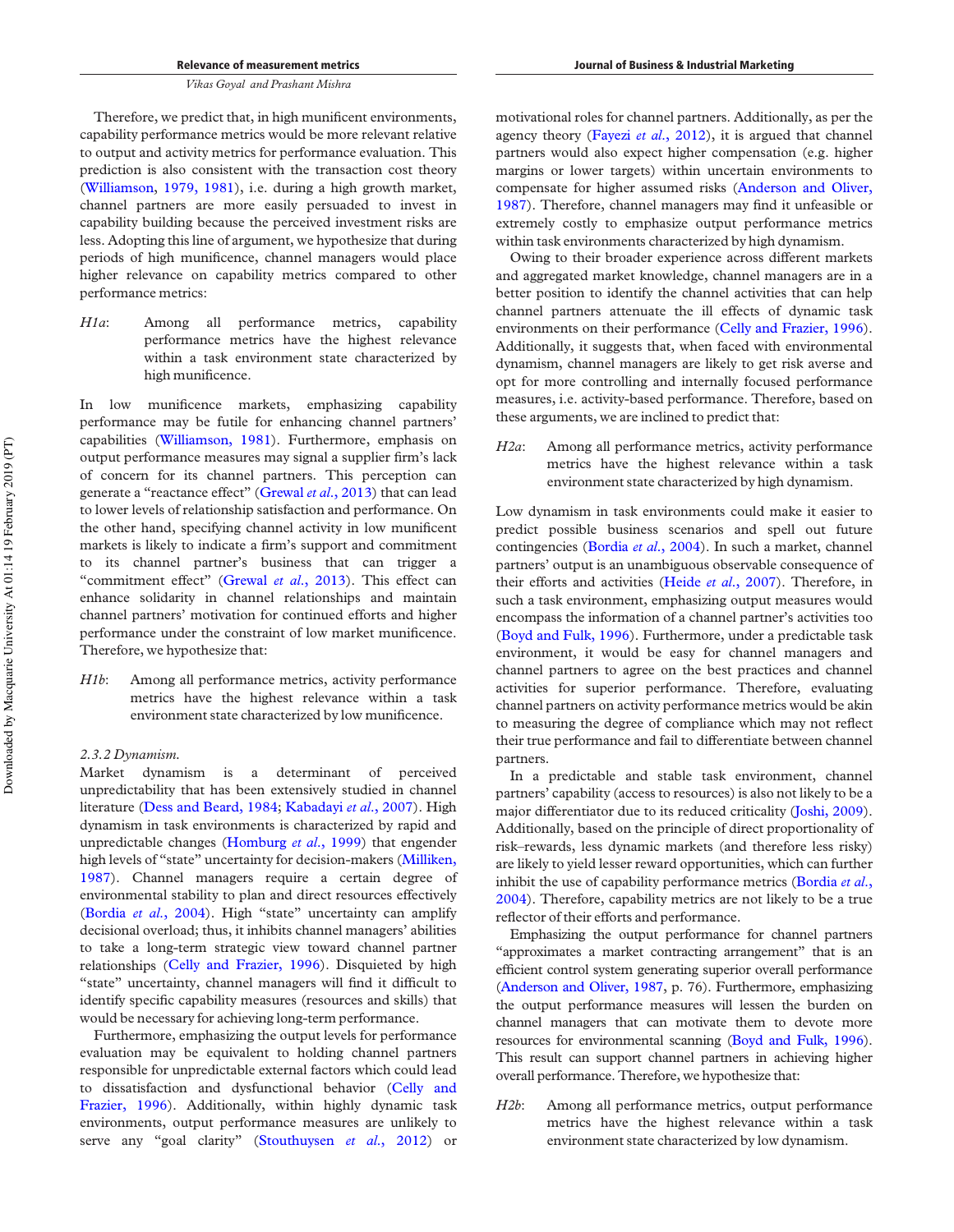#### *2.3.3 Complexity*

Complexity in task environments refers to the diversity and number of environmental factors such as competitors, suppliers, regulators, buyers and others that influence decision risk. High complexity can blur the cause–effect relationships between the factors (Baldauf *et al*., 2005); thus, it inordinately increases "response" uncertainty in task environments (Milliken, 1987). Within such task environments, supplier and channel partners would find it difficult to agree on common goals and strategies (Atuahene-Gima and Li, 2002). This difficulty can lead to higher perceived decision risk and heightened perceptions of conflict. Tighter and more formal controls must be enforced if the goals of the two parties within an exchange are not compatible (Pandey and Rainey, 2006).

Furthermore, perceptions of high complexity can also enhance the awareness of multiple and potentially conflicting organizational goals that the channel partners are supposed to meet (Pandey and Rainey, 2006). The "goal ambiguity" related to the perceptions of high complexity may result in channel partners' poor performance as they struggle to achieve a myriad of competing objectives (Chun and Rainey, 2005).

Obscure cause-and-effect relationships will make it difficult for channel managers to identify specific best activities or capabilities for channel partners. As managers cannot preemptively know which activities or capabilities would be aligned with a firm's organizational objectives and which would not, these performance metrics would be futile to emphasize. The ambiguous knowledge of what activities lead to improved overall performance or what resources or skills are critical for future performance will further impede the use of activity or capability performance metrics.

High market uncertainty due to high complexity will also constrain managers in foreseeing all plausible business scenarios (Katz-Navon et al., 2016). This uncertainty will render them unable to prescribe specific capability metrics (investment in developing specific resources and skills) to channel partners because it is associated with high risk of misconceived investments or investments becoming obsolete before breakeven (Williamson, 1979, 1981). In a task environment characterized by high complexity and blurred cause–effect relationships, channel managers must rely on objective performance measures that are an unambiguous representation of a channel partner's efforts and performance levels (Baldauf *et al*., 2005). Therefore, we argue that, as the complexity in channel partners' task environments increases, channel managers are likely to rely more on short-term bottom line-oriented performance metrics, i.e. output performance metrics. We hypothesize this relationship as:

#### *H3a*: Among all performance metrics, output performance metrics have the highest relevance within a task environment state characterized by high complexity.

Conversely, the cause–effect relationships between environmental factors will be better understood when there is low complexity in the task environments. Therefore, channel managers will be in a better position to identify and prescribe day-to-day channel activities that can align channel partners' efforts with suppliers' organizational goals. Emphasizing activity performance measures can also trigger a "commitment effect" for channel partners (Grewal *et al*., 2013) that can lead to further enhanced performance. This may not be achieved if channel managers emphasize only the end goals, i.e. objective, output-based performance measures. Also, under a simpler (less complex) task environment, the cause-and-effect relationships between the channel activities and their output implications are better understood. Therefore, as per the agency theory (Fayezi *et al*., 2012), it would be more cost-effective for channel managers to emphasize activities rather than outputs because they will not have to compensate channel partners for assuming the unaccounted market uncertainty (Anderson and Oliver, 1987).

Besides other counter possibilities, less complex market can also attract more competition because of lower entry barriers. Therefore, such markets will have shrinking profit opportunities over time. It would be futile to emphasize capability building under such task environments for at least two reasons, i.e. given high competition and low profit, channel partners may not have sufficient resources or incentive to invest in capability building for securing future performance potential and capability may also not be the most critical enabler for channel partners' performance under a simpler (less complex) task environment because, as markets get simpler, the competitive advantage of having specific resources gets blurred (Ciarli *et al.*, 2007). Therefore, based on the above arguments we hypothesize:

*H3b*: Among all performance metrics, activity performance metrics have the highest relevance within a task environment state characterized by low complexity.

#### 3. Methodology

#### 3.1 Sample and data collection

Empirical data for testing our research hypotheses were collected in India – a prominent emerging economy. The emerging market context is suitable for testing our research framework because, compared to the most developed markets that are regularized and standardized, emerging markets such as India have a reasonable degree of variation in their task environments. This presents a unique and interesting research context for this study.

The chosen research context for data collection was the distribution network of automobiles (four-wheeler). India's automobile industry is a vibrant industry in which most global brands have a presence (SIAM, 2015). Its distribution network typically consists of the focal manufacturers and exclusive distributors (or dealers). These distribution networks are appropriate for testing our research model for at least three reasons. First, we expect to receive high variability on task environment characteristics in the data as they come from the nationwide network of automobile dealers. Second, we expect the respondents (i.e. channel managers) to be knowledgeable about the research issue because, in automobile distribution, manufacturers are in the role of channel leaders with formal authority to evaluate channel partners' performance on a regular basis. Lastly, automobile companies are large corporate bodies with sufficient resources and streamlined dealer performance management functions, which is a resourcedemanding exercise (Celly and Frazier, 1996). Therefore, we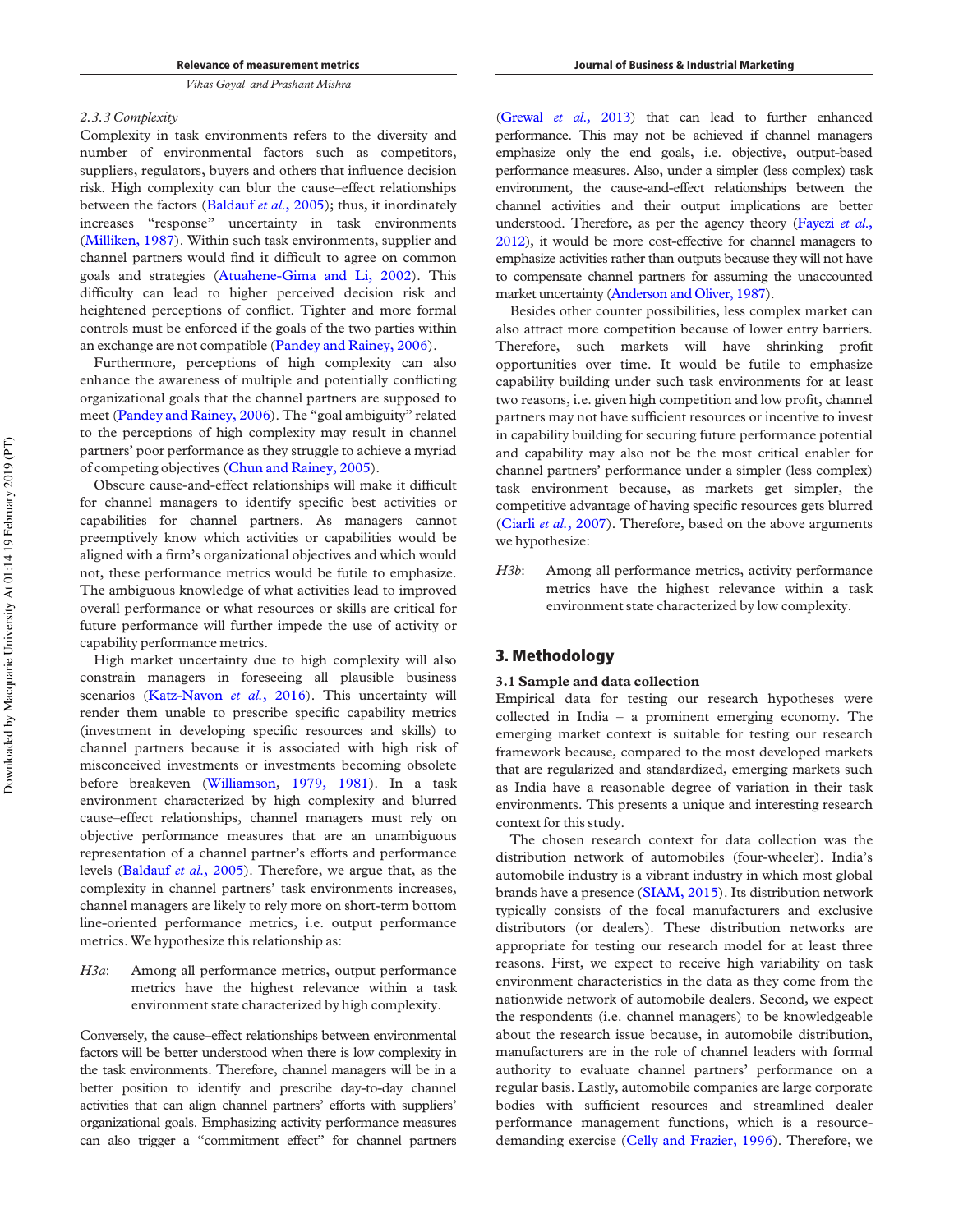expect to have a sufficiently large target population for data collection.

Data for the study were collected from various automobile firms in India. The participating firms have a combined market share of 42 per cent in the utility vehicles sector. We limit the data for our study to a single industry because it helps reduce the confounding effects of multi-industry-related factors (Kabadayi *et al*., 2007). This also allows for a closer investigation of the focal relationships by providing reasonably comparable inter-firm contracts, governance structure and environmental influences.

The unit of analysis in this study is the dyadic relationship between a manufacturing firm and its dealer, with the channel manager of the firm and the channel partners (i.e. dealers) forming the two nodes of the relationship. A self-administered cross-sectional survey-based research design was used to collect matched data from channel partners' personnel and channel managers at the focal firms. The respondents were identified based on their job responsibilities and ensuing knowledge, i.e. these managers were responsible for dealer development, channel performance and dealer performance evaluation.

For the survey, 675 channel managers were sent an e-mail invitation to participate in the study. The corresponding distributors of channel managers who agreed to participate in the survey received the matched questionnaire for recoding their responses. In total, 268 channel manager–distributor pairs participated in the survey (response rate of 39.7 per cent). After removing incomplete and inconsistent responses, the final sample of 252 (final response rate of 37.3 per cent) matched, and completed responses were retained for further analysis and hypotheses testing. The channel managers' length of service in a dealership-handling role varied between one and 23 years, with the average being eight years. All channel managers had spent a minimum of one year with their present company. The number of vehicles sold by dealers varied between 200 and 10,000, and the average age of dealership was 12 years.

#### 3.2 Measures

The matched data for this study come from the channel manager–partner dyads that provide a comprehensive picture of the phenomenon (Gulati and Sytch, 2007). As channel managers are routinely involved in performance evaluation of their channel partners, data on the relevance of the three performance metrics (activity, output and capability) were collected from them. Channel partners, on the other hand, are involved in day-to-day operations and are in close interaction with their task environment. Therefore, the data on the task environment characteristics (i.e. the degree of munificence, dynamism and complexity in their task environment) were collected from channel partners.

The scale items for measuring task environment characteristics were adopted from the literature (cf. Dwyer and Oh, 1987; Kabadayi *et al*., 2007) with slight modifications to suit our research context. The scale items for measuring munificence were adopted from Kabadayi *et al*. (2007), Dwyer and Oh (1987) and Dess and Beard (1984), and the responses to these items were measured on a five-point scale anchored between strongly agree and strongly disagree. Dynamism scale items were adopted from Kabadayi *et al*. (2007). Responses to the items were measured on a five-point scale anchored between very few and very frequently and between highly unpredictable and highly predictable. Complexity scale items were adopted from Kabadayi *et al*. (2007) and Homburg *et al*. (1999). Responses to these items were measured on a five-point scale anchored between strongly agree and strongly disagree. Task environment characteristics were delineated as a perceptual construct in this study. This procedure is aligned with environmental studies which contend that perceptions shape decisions (Mitchell *et al*., 2011); thus, perceptual measures are suitable for studying managerial behavior and decision-making (Boyd and Fulk, 1996).

Scale items for measuring the relevance of performance metrics (output, activity and capability) were adopted from Challagalla and Shervani (1996) and Joshi (2009). Channel managers marked their responses to these scale items on a fivepoint scale anchored between not relevant to most relevant. We would like to note here that we did not measure the three performance metrics *per se*, i.e. we did not measure the level of capability (or output or activity) performance of any channel partner instead we measured only the "degree of relevance" that the channel managers associate with each of the three performance metrics. Respondents were asked to respond to these scale items considering the chosen distributor. We discarded those responses where the distributor's name was missing or did not match with the corresponding channel manager's response. Please see Table I for the scale items used in this study.

#### 3.3 Measurement bias checks

#### *3.3.1 Common method bias*

Common method bias is a major concern for the validity of perceptual measures in empirical studies. We follow the recommendations of Podsakoff *et al.* (2003) to safeguard against common method bias in our sample. We collected data on task environment characteristics (independent variable) and performance metrics' relevance (dependent variable) from different sources, therefore eliminating the potential for common method bias. This also partially addresses the concerns of potential endogeneity in our sample (Wooldridge, 2009).

Further, to assess the degree of potential common method bias in our sample, we performed two tests. First, Harman's one-factor test using exploratory factor analysis indicated that there is no single factor that accounts for a majority of the variance, suggesting an absence of common method bias. Second, following the Lindell and Whitney (2001) test, we selected the age of dealerships as our marker variable because it is theoretically unrelated to relevance scores of the performance metrics (marker variable method). Common method bias was then evaluated by observing the Pearson correlation between the marker variable and dependent variable which was found to be not significant  $(r = -0.026)$ , suggesting that common method bias in not a concern for our data.

#### *3.3.2 Key informant and non-response bias*

We controlled for key informant biases in our sample through a multiple informant approach (Krafft *et al.*, 2015). Additionally, we included a three items scale to assess the knowledge and competency of the key informants (Campbell 1955). Channel managers who had a minimum of one year association with the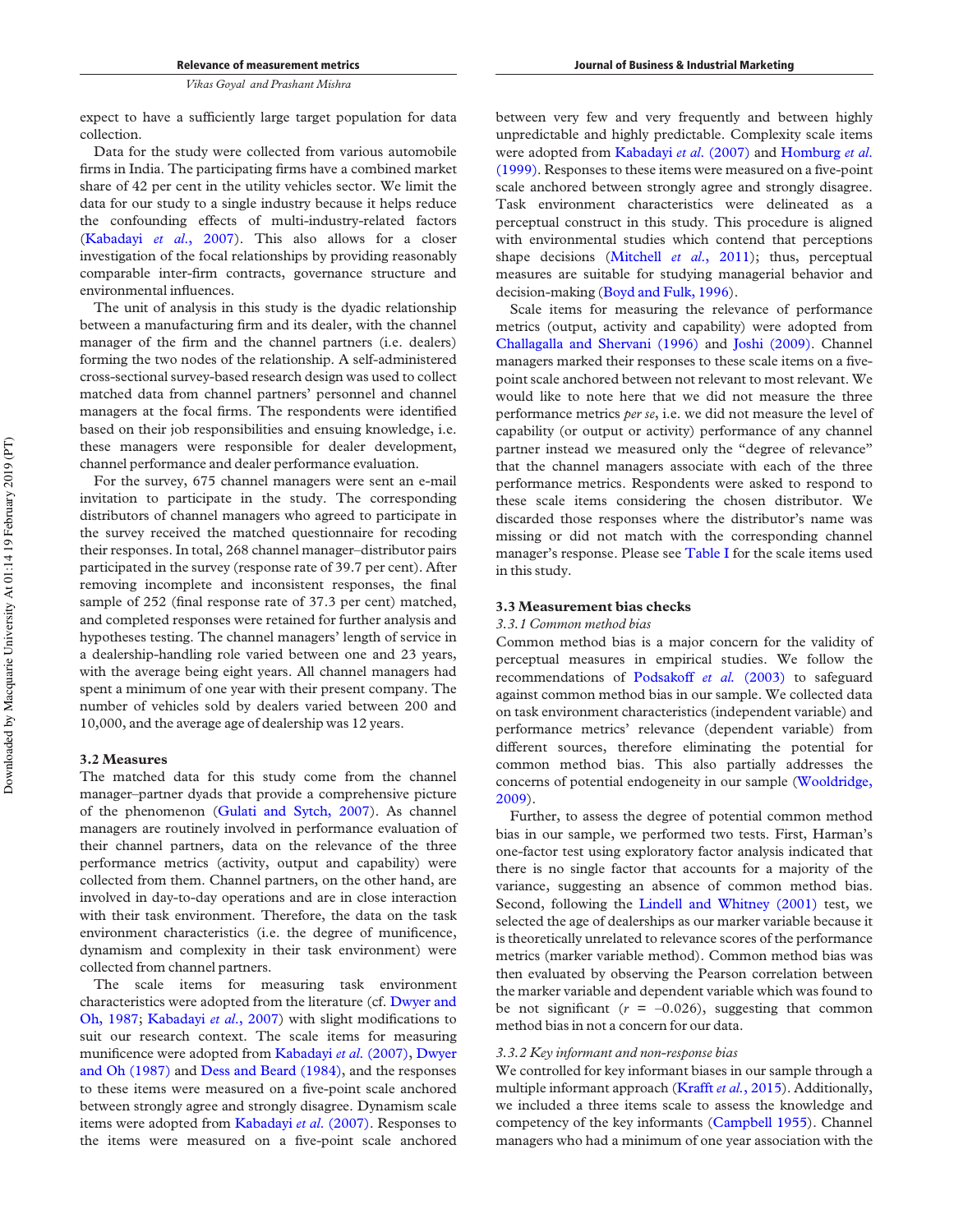#### Relevance of measurement metrics

*Vikas Goyal and Prashant Mishra*

#### Table I CFA results – task environments and performance measures

| <b>Factors</b>                      | <b>Scale Items</b>                                                                                                                                                                            | Std. $\lambda$ |
|-------------------------------------|-----------------------------------------------------------------------------------------------------------------------------------------------------------------------------------------------|----------------|
| <b>Munificence</b>                  | The dealer faces strong and growing demand for the manufacturer's products                                                                                                                    | 0.68           |
|                                     | There is no shortage of necessary resources for the dealer                                                                                                                                    | 0.72           |
|                                     | Overall, the current market as faced by the dealer is conducive/right for high profit                                                                                                         | 0.84           |
| <b>Dynamism</b>                     | Changes in customer preferences and expectations about the product features in the four-wheeler market are unpredictable                                                                      | 0.66           |
|                                     | Changes in competitive intensity in the dealer's four-wheeler market are unpredictable                                                                                                        | 0.73           |
|                                     | Changes in the yearly sales volume of the above-mentioned dealer are unpredictable                                                                                                            | 0.74           |
| Complexity                          | Number of different customer segments in the dealer's four-wheeler market is high                                                                                                             | 0.67           |
|                                     | Customer requirements vary greatly across different customer segments in the dealer's four-wheeler market                                                                                     | 0.74           |
|                                     | There is considerable variety in customer profiles involved in the dealer's four-wheeler market                                                                                               | 0.81           |
| <b>Activity measures</b>            | The "self-market initiatives" taken by the dealer to increase sales                                                                                                                           | 0.85           |
|                                     | Quality of "purchase and service experience" provided to the customer by the dealer                                                                                                           | 0.76           |
|                                     | The number of "customer complaints" against the dealer (negatively coded)                                                                                                                     | 0.66           |
|                                     | The level of dealer's "compliance" with the firm's policies and guidelines                                                                                                                    | 0.77           |
| <b>Output measures</b>              | Number of units sold by the dealer                                                                                                                                                            | 0.78           |
|                                     | The level of "return on investment (ROI)" generated by the dealer                                                                                                                             | 0.69           |
|                                     | Percentage penetration of "related products" sold by the dealer                                                                                                                               | 0.72           |
|                                     | The "committed sales volume" by the dealer                                                                                                                                                    | 0.79           |
|                                     | Level of sales generated by the dealer in related and upstream businesses                                                                                                                     | 0.88           |
| <b>Capability measures</b>          | Infrastructure and facilities at the dealer's outlet and workshop                                                                                                                             | 0.83           |
|                                     | The number of "employees" with the dealer (adequacy of sales and service staff)                                                                                                               | 0.80           |
|                                     | The "quality of manpower" with the dealer (skilled and trained)                                                                                                                               | 0.89           |
|                                     | The level of "working capital" maintained by the dealer                                                                                                                                       | 0.72           |
|                                     | The degree of "competence" of the dealer's sales team, e.g. product knowledge                                                                                                                 | 0.67           |
|                                     | Notes: Global fit indices: $\chi^2$ = 277.287, df = 215, p-value = 0.00267; $\chi^2$ /df = 1.289, RMSEA = 0.039; GFI = 0.97; AGFI = 0.95; CFI = 0.95; NFI = 0.95; NFI = 0.95; NFI = 0.95; NFI |                |
| $= 0.97$ ; IFI $= 0.97$ , $N = 252$ |                                                                                                                                                                                               |                |

Downloaded by Macquarie University At 01:14 19 February 2019 (PT) Downloaded by Macquarie University At 01:14 19 February 2019 (PT)

focal firm and who exhibited a score of more than three on a five-point scale for knowledge of the channel partner were considered qualified to complete the questionnaire. Furthermore, to check for the non-response bias in our sample, we followed Armstrong and Overton (1977) guidelines. We compared the first and fourth quartiles of the responses for differences in length of total service, number of years in the present company and average age of dealership. We did not find significant differences on these important measures, indicating absence of non-response bias in our sample. Furthermore, as the response rate in our survey is approximately 40 per cent, non-response bias is unlikely to be a major concern (Fowler, 2009).

#### 4. Results

#### 4.1 Measurement model

The scale items for measuring the focal constructs were first subjected to exploratory factor analysis (Hair *et al*., 2010). This analysis was followed by a confirmatory factor analysis (CFA) using variance–covariance metrics (Jöreskog and Sörbom, 1996). The fit indices for the six-factor CFA model (three for the organizational environment – munificence, dynamism and complexity – and three for the performance measures – *output, activity and capability*) were within an acceptable range. The CFA results are presented in Table I.

Reliability of the scale items as assessed using composite reliability (CR) indices showed high reliability of all the scales (Fornell and Larcker, 1981; Nunnally and Bernstein, 1994). Convergent validity was assessed using the average variance extracted (AVE) for each construct. CR and AVE estimates, along with inter-construct correlation estimates, are presented in Table II. CR scores are all above 0.70 (all the Cronbach  $\alpha$ estimates are also above 0.70), indicating an acceptable internal consistency for the scale items. Further, the AVE scores were all above the threshold level of 0.5 (Hair *et al*., 2010; Malhotra and Dash, 2011).

The scales' discriminant validity was established using the procedure suggested by Fornell and Larcker (1981), in which the square root of AVE is compared with the inter-construct correlation estimates  $(\Phi)$ . The results in Table II indicate that all the diagonal elements (square root of AVE) are greater than the off-diagonal elements (i.e. shared variance between the constructs), indicating an acceptable discriminant validity. In addition, each indicator in the measurement models loaded significantly on its represented construct. Finally, the scales'

Table II Descriptive statistics, reliability, discriminant and convergent validity

| Scales                                                                                | м       | D               | <b>CP</b> | А         | Ο         |      | CR.                  | <b>AVE</b> |
|---------------------------------------------------------------------------------------|---------|-----------------|-----------|-----------|-----------|------|----------------------|------------|
| Munificence (M)                                                                       | 0.75    |                 |           |           |           |      |                      | 0.79 0.56  |
| Dynamism (D)                                                                          | $0.29*$ | 0.71            |           |           |           |      | $0.75$ $0.51$        |            |
| Complexity (CP)                                                                       | 0.24    | $-0.24*$        | 0.74      |           |           |      |                      | 0.79 0.55  |
| Activity (A)                                                                          | 0.19    | $-0.18$         | $0.17**$  | 0.76      |           |      |                      | 0.85 0.58  |
| Output (O)                                                                            |         | $0.15^* - 0.23$ | 0.10      | $0.25***$ | 0.78      |      |                      | 0.88 0.60  |
| Capability (C)                                                                        | $-0.03$ | $-0.10$         | $-0.32$   | $0.20*$   | $0.35***$ |      | $0.79$ $0.89$ $0.62$ |            |
| Mean                                                                                  | 4.17    | 3.67            | 4.01      | 4.3       | 3.76      | 4.1  |                      |            |
| S.D.                                                                                  | 0.82    | 0.81            | 0.77      | 0.59      | 0.57      | 0.54 |                      |            |
| <b>Notes:</b> $N = 252$ ; $p < 0.05$ ; $p < 0.01$ ; diagonal elements are square root |         |                 |           |           |           |      |                      |            |
| of AVE                                                                                |         |                 |           |           |           |      |                      |            |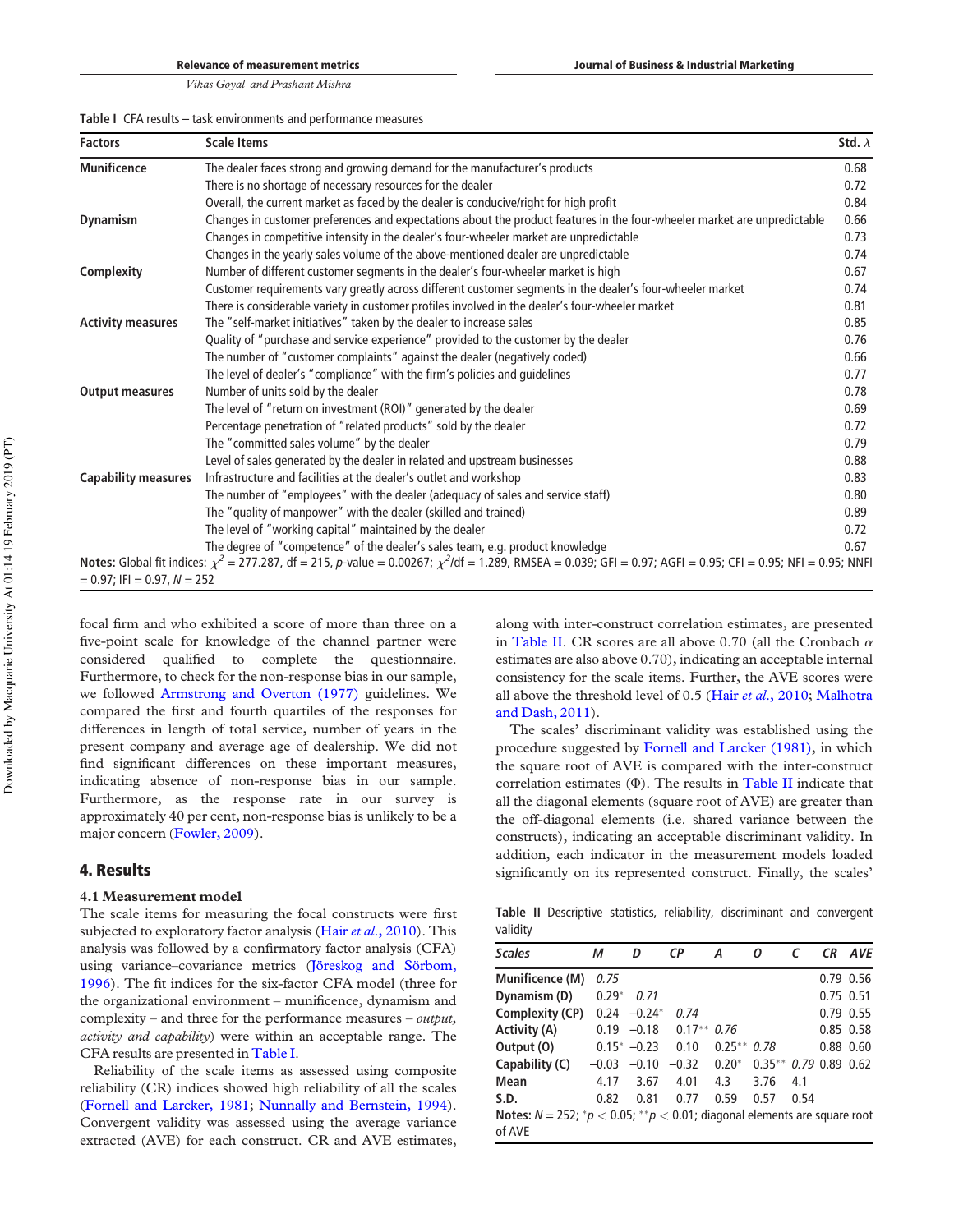#### 4.2 Structural model

The hypothesized relationships between the three dimensions of task environments and relevance of the three performance metrics were tested using the LCS model within the SEM framework (Jöreskog and Sörbom, 1996; McArdle, 2009). We split the data sample into two sub-samples based on the median values of the task environment characteristics labeling the higher-than-median group as "high" and the other group as "low". In a recent article, Iacobucci *et al*. (2015a , 2015b) provide strong support for the validity of median split analysis for testing moderation when the independent variables are uncorrelated.

LCS modeling provided the mean paired-differences in the relevance rating of performance measures (such that  $d_{a-c}$  refers to the mean paired-difference between the relevance ratings of activity and capability performance measures) within the hypothesized task environment conditions. These estimates, i.e. the mean of paired differences (*d*) and their significance values (*p*-value), were used to assess whether our data support the hypothesized relationships. The approach used to test our hypotheses through paired-difference estimates (*d*) from the LCS model is superior to the classical paired-sample *t*-tests because the LCS model allows for the variability in changes by such predictors as prior changes in other variables, whereas the paired-sample *t*-test assumes that the change is simply correlated with the initial levels (Grimm *et al*., 2012). The estimates for *d* and *p*-value along with the hypothesized relationships and hypotheses test results are summarized in Table III.

The results indicate that the task environments characterized by high munificence are associated with the highest relevance of capability performance ( $d_{c-a} = 0.76$ , *t*-value = 2.89,  $p = 0.004$ ;  $d_{c-o}$  = 1.14, *t*-value = 3.14,  $p = 0.002$ ) and the task environments characterized by low munificence are associated with activity performance ( $d_{\text{a-c}} = 0.36$ , *t*-value = 2.34,  $p =$ 0.020;  $d_{a-0} = 0.44$ , *t*-value = 2.56,  $p = 0.020$ ); thus, the results support *H1a* and *H1b*. Task environments characterized by low dynamism were found to be associated with output performance ( $d_{o-c} = 0.68$ , *t*-value = 2.83,  $p = 0.005$ ;  $d_{o-a} =$ 0.91, *t*-value = 2.93,  $p = 0.004$ ; thus, the results support *H2b*. However, high dynamism in task environments was found to be equally associated with activity and output performance relevance ( $d_{a-0} = 0.08$ , *t*-value = 1.58, *p* = 0.116;  $d_{a-c} = 1.09$ , *t*value = 3.06,  $p = 0.002$ ;  $d_{o-c} = 1.01$ , *t*-value = 3.02,  $p = 0.003$ ), providing partial support for *H2a*. Lastly, task environments characterized by high complexity were associated with output performance ( $d_{o-a} = 0.32$ , *t*-value = 2.29,  $p = 0.023$ ;  $d_{a-c} = 1.58$ , *t*-value = 3.78,  $p = 0.000$  and task environments characterized by low complexity were associated with activity performance  $(d_{a-c} = 0.39, t-value = 2.37, p = 0.019; d_{a-o} = 1.35, t-value =$ 3.36, *p* = 0.001), providing support for *H3a* and *H3b*.

#### 4.3 Post hoc analysis: integrated task environment model

Although, the previous analyses uncover important insights from the interactions between task environment characteristics (munificence, dynamism and complexity) and the relevance of the three performance metrics (output, activity and capability), it does so in an isolated manner. For example, it indicates that output metrics is most relevant under task environment characterized by high munificence; however, it does not inform on how the relative relevance of the three metrics would change if the task environment also has high/low dynamism along with high munificence and low complexity. In that respect, the previous analyses are limited to inform on relevance of performance metrics when one characteristics changes while keeping others constant. In practice, channel partners face task environments that have simultaneous interplay of all three characteristics, i.e. task environments moving from high munificence, high dynamism and high complexity to low munificence, low dynamism and low complexity, etc.

Therefore, we conduct a post hoc analysis to uncover the relative relevance of the three performance metrics with regard to different task environment scenarios. This captures the simultaneous interplay of the three task environment characteristics. To integrate the task environment characteristics into plausible market scenarios, we split the sample data into two sub-groups based on the median values of the task environment characteristics (Iacobucci *et al*. (2015a , 2015b). To form the task environment scenarios, we take dynamism and complexity as uncertainty factors that contribute toward enhanced risk in the task environment (Andrews, 2009; Boyd and Fulk, 1996) and munificence as a reward factor (Castrogiovanni, 1991). Accordingly, we get eight configurations of task environment characteristics based on the high/low levels of munificence, dynamism and complexity (see Table IV). Subsequently, these eight configurations were reduce into six distinct risk–reward profiles, i.e. task environmental scenarios, i.e.

- 1 high risk high rewards;
- 2 medium risk high rewards;
- 3 low risk high rewards;
- 4 high risk low rewards,
- 5 medium risk low rewards; and
- 6 low risk low rewards.

Further, the relationships between the task environment scenarios and relative relevance of the three performance metrics were analyzed using the LCS model within the SEM framework (Jöreskog and Sörbom, 1996; McArdle, 2009). We used LCS modeling to get the mean paired-differences in the relevance rating of performance measures (such that *da-c* refers to the mean paired-difference between the relevance ratings of activity and capability performance measures) within each of the six task environment scenarios. These estimates, i.e. the mean of paired differences (*d*) and their significance values (*p*value), were used to assess which performance metrics are the most and least relevant under each of the scenarios. The estimates for *d* and *p*-value for each of the task environment scenarios are summarized in Table VI.

The results indicate that the task environment scenario characterized by high risk – low reward is associated with the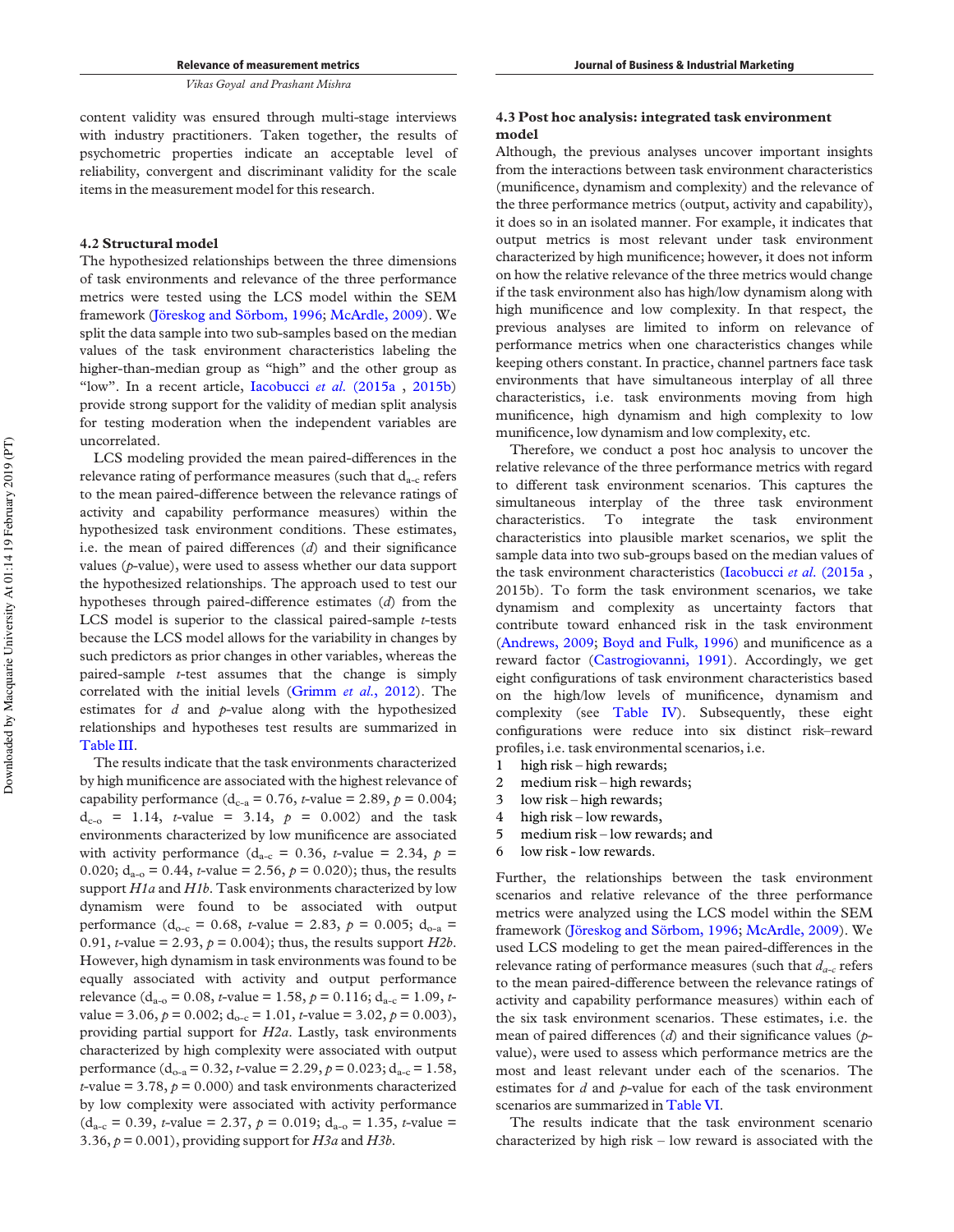| <b>Hypothesis</b> | <b>Task environment</b>        | <b>Paired difference tested</b> | SD(d)   | t-statistic | $p$ -value | Test result                |
|-------------------|--------------------------------|---------------------------------|---------|-------------|------------|----------------------------|
| H1(a)             | High munificence ( $n = 131$ ) | Activity-output                 | 0.38    | 2.37        | 0.019      | Supported                  |
|                   |                                | Output-capability               | $-1.14$ | 3.14        | 0.002      |                            |
|                   |                                | Capability-activity             | 0.76    | 2.89        | 0.004      |                            |
| H1(b)             | Low munificence ( $n = 121$ )  | Activity-output                 | 0.44    | 2.56        | 0.020      | Supported                  |
|                   |                                | Output-capability               | $-0.08$ | 1.58        | 0.116      |                            |
|                   |                                | Capability-activity             | $-0.36$ | 2.34        | 0.020      |                            |
| H2(a)             | High dynamism ( $n = 123$ )    | Activity-output                 | 0.08    | 1.58        | 0.116      | <b>Partially Supported</b> |
|                   |                                | Output-capability               | 1.01    | 3.01        | 0.003      |                            |
|                   |                                | Capability-activity             | $-1.09$ | 3.06        | 0.002      |                            |
| H2(b)             | Low dynamism $(n = 129)$       | Activity-output                 | $-0.91$ | 2.93        | 0.004      | Supported                  |
|                   |                                | Output-capability               | 0.68    | 2.83        | 0.005      |                            |
|                   |                                | Capability-activity             | 0.23    | 2.08        | 0.039      |                            |
| H3(a)             | High complexity ( $n = 122$ )  | Activity-output                 | $-0.32$ | 2.29        | 0.023      | Supported                  |
|                   |                                | Output-capability               | 1.58    | 3.78        | 0.000      |                            |
|                   |                                | Capability-activity             | $-1.26$ | 3.24        | 0.001      |                            |
| H3(b)             | Low complexity ( $n = 130$ )   | Activity-output                 | 1.35    | 3.36        | 0.001      | Supported                  |
|                   |                                | Output-capability               | $-0.96$ | 2.96        | 0.003      |                            |
|                   |                                | Capability-activity             | $-0.39$ | 2.37        | 0.019      |                            |

#### Table III Test of hypotheses – LCS model

Table IV Task environment scenarios – risk–reward profiles

| Scenario no.                         | <b>Dynamism</b> |     | Complexity |     | <b>Munificence</b> |     |      | Risk-reward profile |                                   |  |
|--------------------------------------|-----------------|-----|------------|-----|--------------------|-----|------|---------------------|-----------------------------------|--|
|                                      | High            | Low | High       | Low | High               | Low | Risk | <b>Rewards</b>      | <b>Task environment scenarios</b> |  |
|                                      |                 |     | н          |     |                    |     | Н    |                     | Highly unfavorable                |  |
|                                      |                 |     |            |     |                    |     | M    |                     | Unfavorable                       |  |
|                                      |                 |     | Н          |     |                    |     | M    |                     |                                   |  |
| 4                                    |                 |     |            |     |                    |     |      |                     | Mature market                     |  |
| 5                                    |                 |     | н          |     | н                  |     | н    | н                   | Turbulent market                  |  |
| 6                                    |                 |     |            |     | н                  |     | M    |                     | Favorable                         |  |
|                                      |                 |     | н          |     | н                  |     | M    | н                   |                                   |  |
| 8                                    |                 |     |            |     | Н                  |     |      | Н                   | Highly favorable                  |  |
| <b>Notes:</b> $H = high$ ; $L = low$ |                 |     |            |     |                    |     |      |                     |                                   |  |

Table V Task environment scenario – performance metrics analysis

| Sr. no. | <b>Task environment scenarios</b> | Risk-reward profile | Activity | <b>Output</b> | <b>Capability</b> |
|---------|-----------------------------------|---------------------|----------|---------------|-------------------|
|         | Highly unfavorable                | High-low            | 3.94     | 4.01          | 3.11              |
|         | Unfavorable                       | Medium-low          | 3.87     | 3.69          | 3.33              |
|         | Mature markets                    | Low-low             | 3.52     | 3.44          | 3.56              |
|         | <b>Turbulent markets</b>          | High-high           | 4.02     | 4.07          | 3.54              |
|         | Favorable                         | Medium-high         | 3.93     | 3.77          | 3.77              |
|         | Highly favorable                  | Low-high            | 3.61     | 3.52          | 3.99              |

higher relevance of output and activity performance compared to capability performance which is found to have lowest relevance score ( $d_{a-0} = -0.070$ , *t*-value = 0.89,  $p = 0.380$ ;  $d_{o-c} =$ 0.903, *t*-value = 3.36,  $p = 0.002$ ;  $d_{c-a} = -0.833$ , *t*-value = 2.88,  $p = 0.007$ ). Task environment scenario characterized by medium risk – low reward was also found to be associated with high relevance scores on output and activity metrics compared to capability metrics ( $d_{a-0} = 0.180$ , *t*-value = 1.76,  $p = 0.041$ ;  $d_{o-c} = 0.358$ , *t*-value = 2.34,  $p = 0.022$ ;  $d_{c-a} = -0.538$ , *t*-value = 2.97,  $p = 0.004$ ). Task environment scenario characterized by low risk – low reward did not reveal significant differences among the relevance scores of performance metrics  $(d_{a-0} =$ 

0.080, *t*-value = 0.92,  $p = 0.367$ ;  $d_{o-c} = -0.120$ , *t*-value = 1.02,  $p = 0.315$ ;  $d_{c-a} = 0.040$ , *t*-value = 0.85,  $p = 0.404$ ). High risk – high reward scenario was found to be have high relevance scores on activity and output performance metrics  $(d_{a-0} = -$ 0.050, *t*-value = 0.84,  $p = 0.406$ ;  $d_{o-c} = 0.530$ , *t*-value = 2.32,  $p = 0.026$ ;  $d_{c-a} = -0.480$ , *t*-value = 2.17,  $p = 0.036$ ) and least relevance on capability metrics. Task environments characterized by medium risk – high reward was found to be associated with no particular performance metrics as most or least relevant ( $d_{a-0} = 0.160$ , *t*-value = 1.67,  $p = 0.099$ ;  $d_{o-c} =$ 0.005, *t*-value = 0.65,  $p = 0.518$ ;  $d_{c-a} = -0.165$ , *t*-value = 1.72,  $p = 0.045$ ). Lastly, task environment scenarios characterized by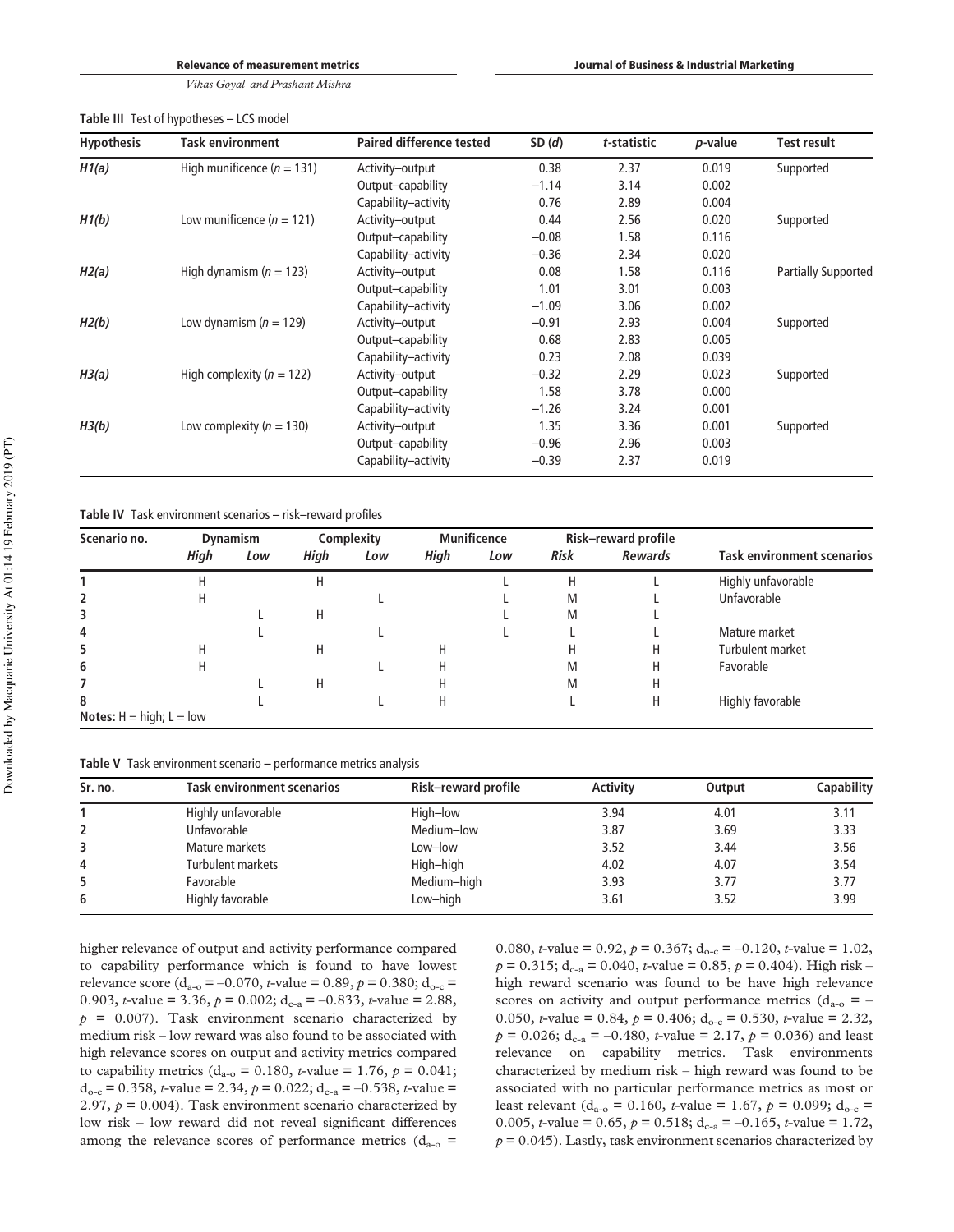#### Relevance of measurement metrics

*Vikas Goyal and Prashant Mishra*

| Sr.<br>No.     | <b>Task environment</b><br>scenarios (risk-<br>reward profile) | <b>Paired difference tested</b> | SD(d)    | t-statistic | <i>p</i> -value | <b>Remarks</b>                                                                                    |
|----------------|----------------------------------------------------------------|---------------------------------|----------|-------------|-----------------|---------------------------------------------------------------------------------------------------|
| $\mathbf{1}$   | High risk - low<br>reward $(n = 37)$                           | Activity-output                 | $-0.070$ | 0.89        | 0.380           | Output and activity metrics have higher<br>relevance; capability metrics have lowest<br>relevance |
|                |                                                                | Output-capability               | 0.903    | 3.36        | 0.002           |                                                                                                   |
|                |                                                                | Capability-activity             | $-0.833$ | 2.88        | 0.007           |                                                                                                   |
| $\overline{2}$ | Medium risk - low<br>reward ( $n = 61$ )                       | Activity-output                 | 0.180    | 1.76        | 0.041           | Activity metrics have highest relevance;<br>capability metrics have lower relevance               |
|                |                                                                | Output-capability               | 0.358    | 2.34        | 0.022           |                                                                                                   |
|                |                                                                | Capability-activity             | $-0.538$ | 2.97        | 0.004           |                                                                                                   |
| 3              | Low risk - low<br>reward $(n = 23)$                            | Activity-output                 | 0.080    | 0.92        | 0.367           | No significant differences in the relevance<br>of performance metrics                             |
|                |                                                                | Output-capability               | $-0.120$ | 1.02        | 0.315           |                                                                                                   |
|                |                                                                | Capability-activity             | 0.040    | 0.85        | 0.404           |                                                                                                   |
| 4              | High risk - high<br>reward $(n = 47)$                          | Activity-output                 | $-0.050$ | 0.84        | 0.406           | Output and activity metrics have higher<br>relevance; capability metrics have lowest<br>relevance |
|                |                                                                | Output-capability               | 0.530    | 2.32        | 0.026           |                                                                                                   |
|                |                                                                | Capability-activity             | $-0.480$ | 2.17        | 0.036           |                                                                                                   |
| 5              | Medium risk - high<br>reward ( $n = 57$ )                      | Activity-output                 | 0.160    | 1.67        | 0.099           | Activity metrics have highest relevance;<br>capability metrics have lowest relevance              |
|                |                                                                | Output-capability               | 0.005    | 0.65        | 0.518           |                                                                                                   |
|                |                                                                | Capability-activity             | $-0.165$ | 1.72        | 0.045           |                                                                                                   |
| 6              | Low risk - high<br>reward $(n = 27)$                           | Activity-output                 | 0.090    | 1.02        | 0.317           | Capability metrics have highest relevance                                                         |
|                |                                                                | Output-capability               | $-0.473$ | 2.08        | 0.046           |                                                                                                   |
|                |                                                                | Capability-activity             | 0.383    | 1.98        | 0.058           |                                                                                                   |
|                | Note: $n =$ sample size of the sub group                       |                                 |          |             |                 |                                                                                                   |

Table VI Task environment scenario analysis – LCS model

low risk – high reward were found to be associated with high relevance on capability performance metrics  $(d_{a-0} = 0.090, t$ value = 1.02,  $p = 0.317$ ;  $d_{o-c} = -0.473$ , *t*-value = 2.08,  $p =$ 0.046;  $d_{c-a} = 0.383$ , *t*-value = 1.98,  $p = 0.058$ ).

Our results suggest that the relevance of capability metrics increases as the market moves from highly unfavorable toward highly favorable, i.e. as the profit and growth opportunities in the task environment increases. This finding is aligned with earlier research that suggests that managers would leverage intermittent periods of high growth for capability building to secure future performance gains (Barringer and Harrison, 2000; Das and Teng, 2000). We found that capability measures have higher relevance under low risk – high rewards market scenario (scenario no. six). Although, literature acknowledges that some performance measurement can be futuristic in orientation (Spriggs, 1994), our results provide empirical support to this notion in the channel relationship context.

Output metrics are found to have higher relevance under highly unfavorable or turbulent task environment scenarios (scenario nos. one and four), i.e. when the market is high on risk. Output metrics are also found to be most relevant when profit opportunities are slim or when high profits are weighted against huge associated risks. These results align with literature on output-based controls in sales management (Baldauf *et al*., 2005) that suggest firms must rely on more objective and unambiguous measures when task environments are uncertain

or turbulent. This integrated analysis also suggests that activity performance metrics are relevant under task environments that have moderate risk, irrespective of the associated rewards (scenario nos. two and five). Perhaps, as risk increases or decreases from the moderate mark, it becomes difficult or simply unprofitable to emphasize activity metrics (Anderson and Oliver, 1987).

Our results also suggest that channel managers place equal relevance on the three performance metrics under low risk – low rewards task environment (i.e. scenario no. three). This finding reinforces earlier research which suggests that low risk – low reward markets do not present sufficient incentive or threat to warrant distinct emphasis on the three performance metrics. These nuanced relationships present a fertile area for future research.

#### 5. Discussion and conclusions

Supplier firms rely on a network of channel partners to distribute their products and services. Often, these channel partners are spread across diverse markets and operate within widely different task environment conditions. In this research, we argued against the use of one-size-fits-all approach toward the choice of performance metrics while evaluating distinct channel partners. Recognizing the influence of channel partners' task environments, we develop and empirically test a theoretical framework for the relevance of performance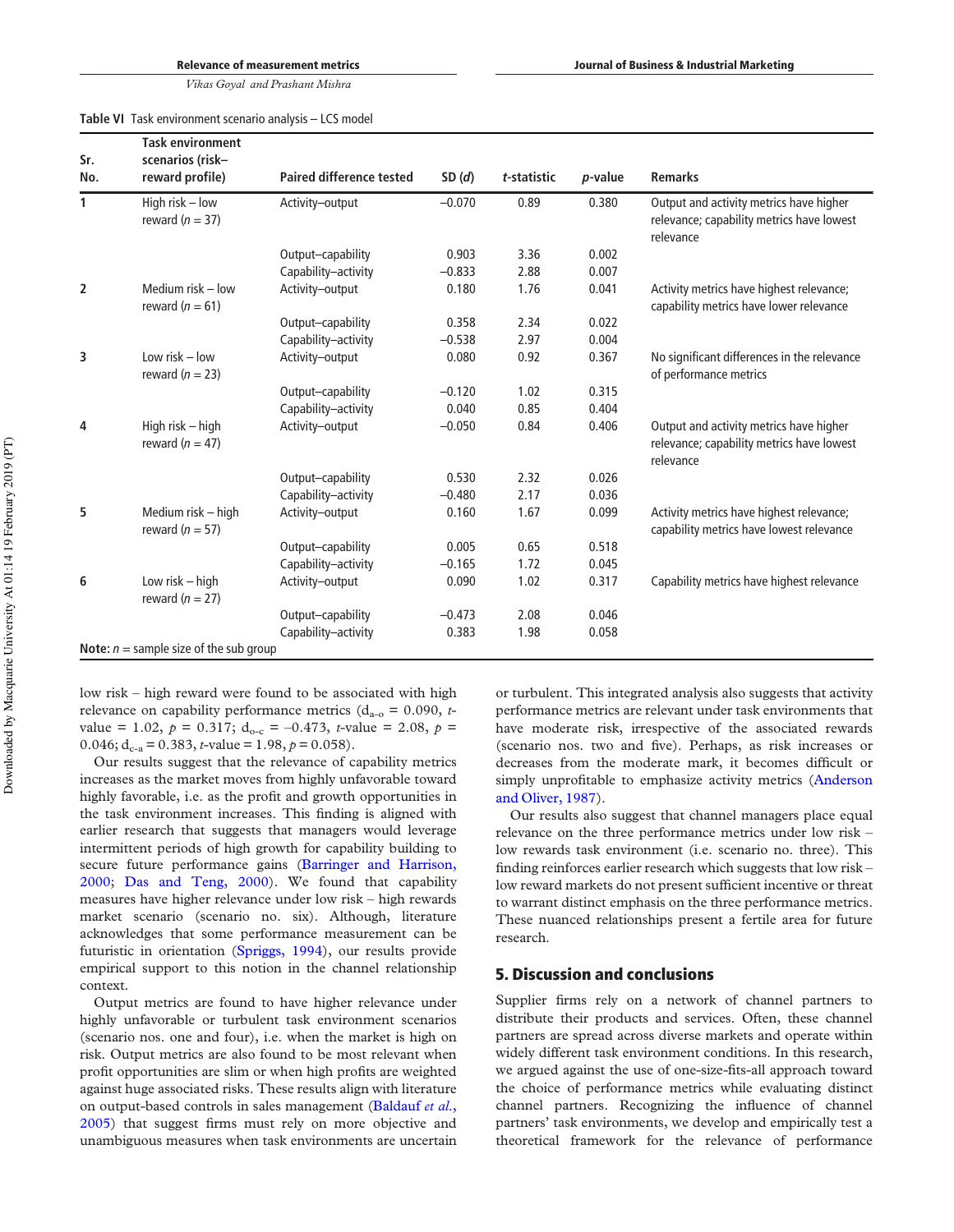



measurement metrics in channel relationships. Specifically, we study the relative relevance of three metrics of channel partner's performance – i.e. activity, output, capability – when channel partners' task environments are characterized by high and low levels of munificence, dynamism and complexity. Using an LCS model with matched survey data collected from 252 channel partner–manager dyads in India's automotive industry, we capture the relative relevance of three performance metrics (output, activity and capability) in effectively evaluating channel partner's performance and associate them with real, account-level task environment states of channel partners (munificence, dynamism and complexity).

Overall, the data analysis supports all hypotheses except for *H2a*, which was partially supported. Although the relevance of both activity and output measures was significantly higher than the capability measures in high dynamic task environments, we do not find a significant difference between the activity and output measures. A plausible explanation for this finding may lie in the risk that channel managers perceive in reducing emphasis on the output performance when the market is high in dynamism. They are likely to emphasize the output measures equally with activity measures if they are unable or unwilling to assume the risks associated with uncontrollable external factors. Under high dynamism, output measures may also serve the goal-clarity role for some channel partners who have limited business experience (Stouthuysen *et al*., 2012). Together, our results indicate that the managerial relevance of performance measures is associated with the characteristics of channel partners' task environments. This framework enables us to extend the current theory and managerial practice on channel partner's performance evaluation.

#### 5.1 Summary of results

This study presents four major findings. First, we develop a framework that provides a holistic approach to performance management of individual channel partners using theory-rich multi-dimensional performance metrics and incorporating the influence of channel partners' task environments on the relative relevance of performance metrics. This framework is important because it provides a comprehensive approach for designing performance measurement systems in channel relationships. Second, this study emphasizes the importance of using performance measurement metrics that are aligned with the channel partners' task environment conditions. This finding suggests that channel managers must actively leverage channel partners' task environments while designing channel policies and processes. Third, our research provides important insights into the discipline of effective evaluation of channel partners' performance, which has received limited attention in distribution channel research to date. We demonstrate that the "blanket" approach to performance evaluation, disregarding channel partners' task environments, is not efficient. Fourth, we provide nuanced managerial guidelines for designing and implementing channel partner-specific performance evaluation metrics. Our results reveal a detailed interplay between task environment states and performance metric dimensions.

Overall, the results of our data analysis are consistent with earlier studies in the distribution channel literature in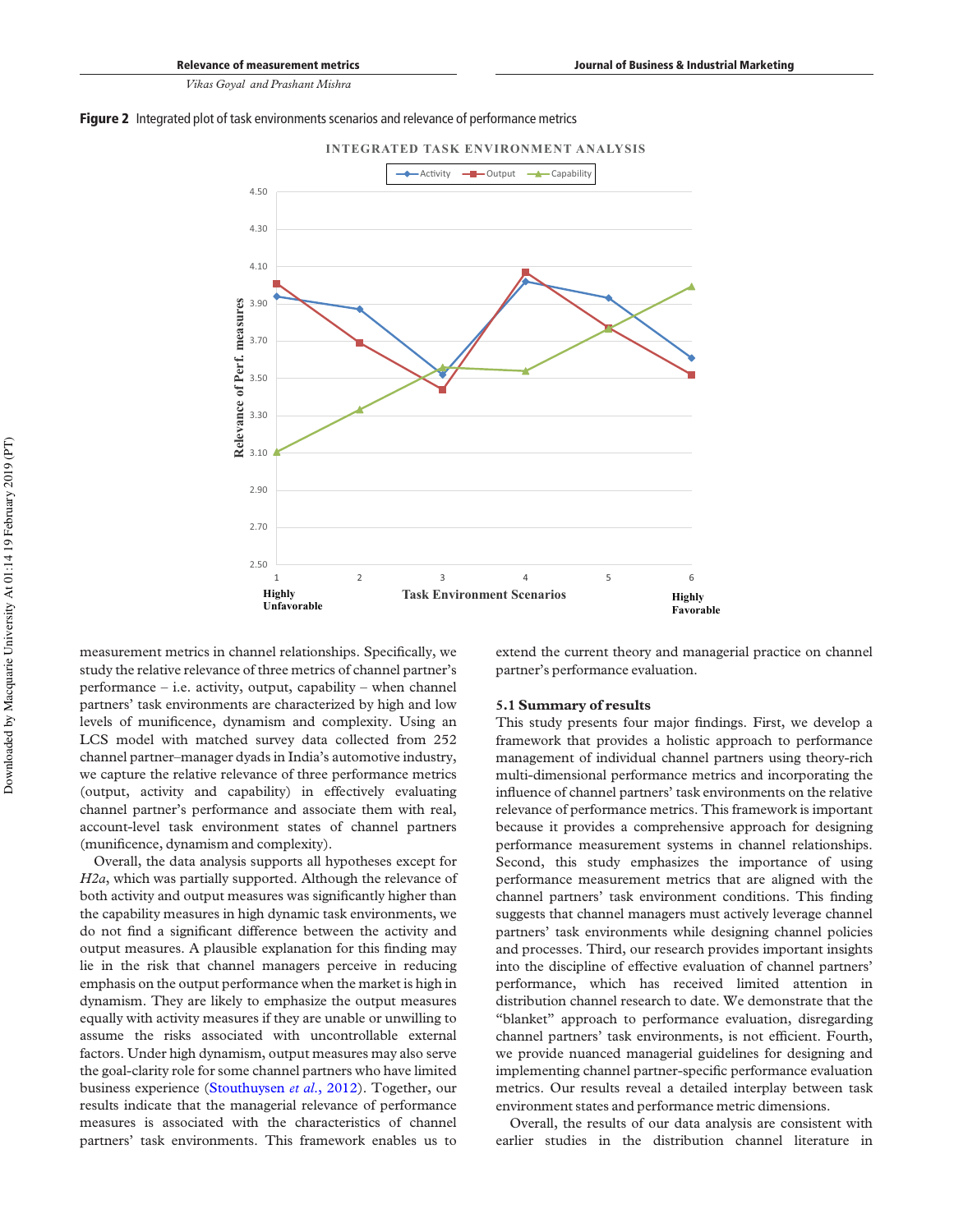suggesting that task environments can influence the relevance of performance metrics used for evaluating channel partners. However, the present study goes beyond the general conclusions of earlier studies that collapse task environment characteristics into a composite construct of environmental uncertainty (Andrews, 2009). Our study uncovers the individual relationships between different characteristics of channel partners' task environments and the three performance metrics. Gathered from the emerging market context, our findings of differential relevance of performance measures in response to task environments address an important gap in the literature, i.e. the need for a nuanced performance measurement system for channel relationships. Although our findings require further verification, they may be applicable to other interfirm exchange contexts in which firms must closely monitor their exchange partners' performance levels.

#### 5.2 Research implications

This study advances distribution channel literature in three major ways. First, this study is an improvement over earlier studies because we investigated the individual linkages between task environment characteristics and the relevance of performance metrics. This investigation provides a fuller understanding of these relationships and a theoretical framework for further research on channel partner performance measurement metrics. Each performance metric has different levels of relevance based on channel partners' task environment states. Emphasizing the same performance metrics across different channel contexts may not only be too simplistic but could also deteriorate channel performance in the long run.

Second, we elaborate on two important kinds of uncertainties that channel partners face in their task environments: "state" and "response" (Milliken, 1987). We empirically show that uncertainty is not a singular factor but can impact the relevance of performance metrics through distinct mechanisms. High "state" uncertainty can increase risk perception about the future and limits channel partners' ability to take a long-term view. On the other hand, high "response" uncertainty blurs the cause-and-effect relationships among variables. Our analysis also challenges some notions from the transaction cost perspective (Williamson, 1979, 1981), which suggests that high levels of formal (objective) controls are necessary when the market conditions are uncertain. Contrary to this view, in the current research, we find that activity (behavioral or informal) controls are equally suited for uncertain market conditions relative to the output measures depending on whether task environments have "state" uncertainty or "response" uncertainty.

Third, our results and research framework indicate there is no single relevant performance metric; instead, there are only performance metrics that are relevant within a specific environmental state. For example, emphasizing the output performance metric under high munificence is 32.5 per cent and 20 per cent less relevant compared to capability and activity metrics, respectively. The correct metrics must match the task environments because the use of wrong metrics can quickly deteriorate relational variables. Whereas the literature suggests that multiple dimensions of channel partners' performance exist, we advance the performance evaluation literature with a detailed understanding of the most relevant metrics and the contingent task environment states.

#### 5.3 Managerial implications

As firms seek better control over their channel partners' behavior and efforts, effective evaluation of their performance becomes increasingly critical. Effective evaluation gives a firm a broader and more holistic view for managing its performance in an ever-changing market and allows it to solidify its relationships with channel partners against competing supplier firms and generate greater returns for its channel partners and itself through better coordination and role clarity. Our research has at least two implications for practice. First, our results provide detailed guidelines on selecting appropriate performance measurement metrics with respect to the contingent task environment state of channel partners. Our nuanced framework offers channel managers in emerging markets a more refined framework than what was previously available for enhancing their channel performance.

Second, whenever possible, channel managers must consider channel partners' task environment states, because channel partners that may appear similar may actually not be and the identification of channel partners' environment states can have important implications for managerial actions. Frameworks that fail to include environmental states may be unable to distinguish one channel's context from other. Relying on singular metrics to evaluate a channel partner's performance, although convenient, could be misleading. Therefore, channel managers must realize that developing channel processes without looking deeply into underlying task environment states can lead to inefficient resource allocations.

The implications of the current study are underscored by the fact that the choice of effective performance metrics is also crucial for managing successful channel relationships and achieving a firm's goals and objectives (Olson *et al*., 2005; Tokar, 2010; Waal and Kourtit, 2013). This research contributes to the distribution channels management by elucidating the impact of a channel partner's task environments in shaping performance evaluation systems and providing several insights for managers and policymakers in the area of distribution channels.

In Figure 3 (a, b and c), we plot the relevance of the three performance metrics within different task environment states. Managers can use these plots to identify the dominant task environment state and deploy relevant performance metrics. On the horizontal axis, we plot the high and low states of a dominant task environment characteristic, and on the vertical axis, we plot the relevance of the three performance metrics showing where a metric is most and least relevant. For instance, capability metrics are most relevant for medium-to-high levels of munificence; however, activity metrics are most relevant for low munificence. Next, in Figure 3 (d, e and f), we provide a dynamic evaluation framework for each performance metric that gives actionable recommendations to managers once they have identified a channel partner's task environment state. For example, as complexity in task environments increases, the relevance of output metrics increases and the relevance activity and capability decrease.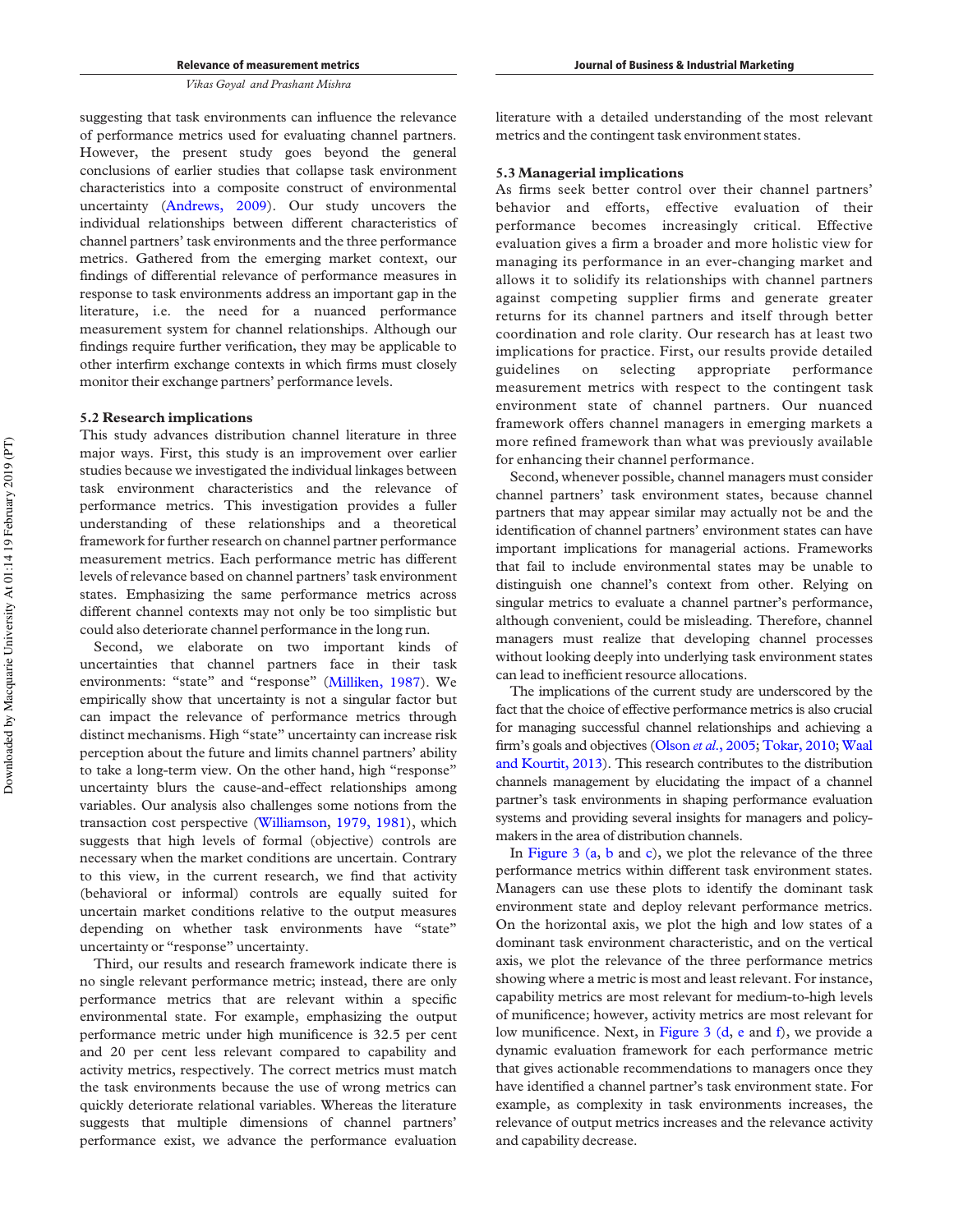



**Notes:** (a) Relationship between munificence and relevance of the three performance measures; (b) relationship between dynamism and relevance of the three performance measures; (c) relationship between complexity and relevance of the three performance measures; (d) relationship between relevance of activity performance measure and the three task environment characteristics; (e) relationship between relevance of output performance measure and the three task environment characteristics; (f) relationship between relevance of capability performance measure and the three task environment characteristics

#### 5.4 Limitations and avenues for future research

Survey research studies suffer from three major limitations related to the data (Joshi, 2009):

- 1 use of a single-industry source;
- 2 use of perceptual measures; and
- 3 use of cross-sectional data.

This research suffers from all these methodological limitations. The present study was based in one industry (i.e. automobile); future research must test our research framework in a multiindustrial setting. While a single-industry research context offers a robust platform for theory testing, a multi-industry study could uncover boundary conditions on the relationships investigated and provides more generalizable findings. Future research should extend the current findings by including data from multiple industries. This extension has the potential to uncover other industry-specific factors not revealed in our study. Our research findings are based on the perceptive data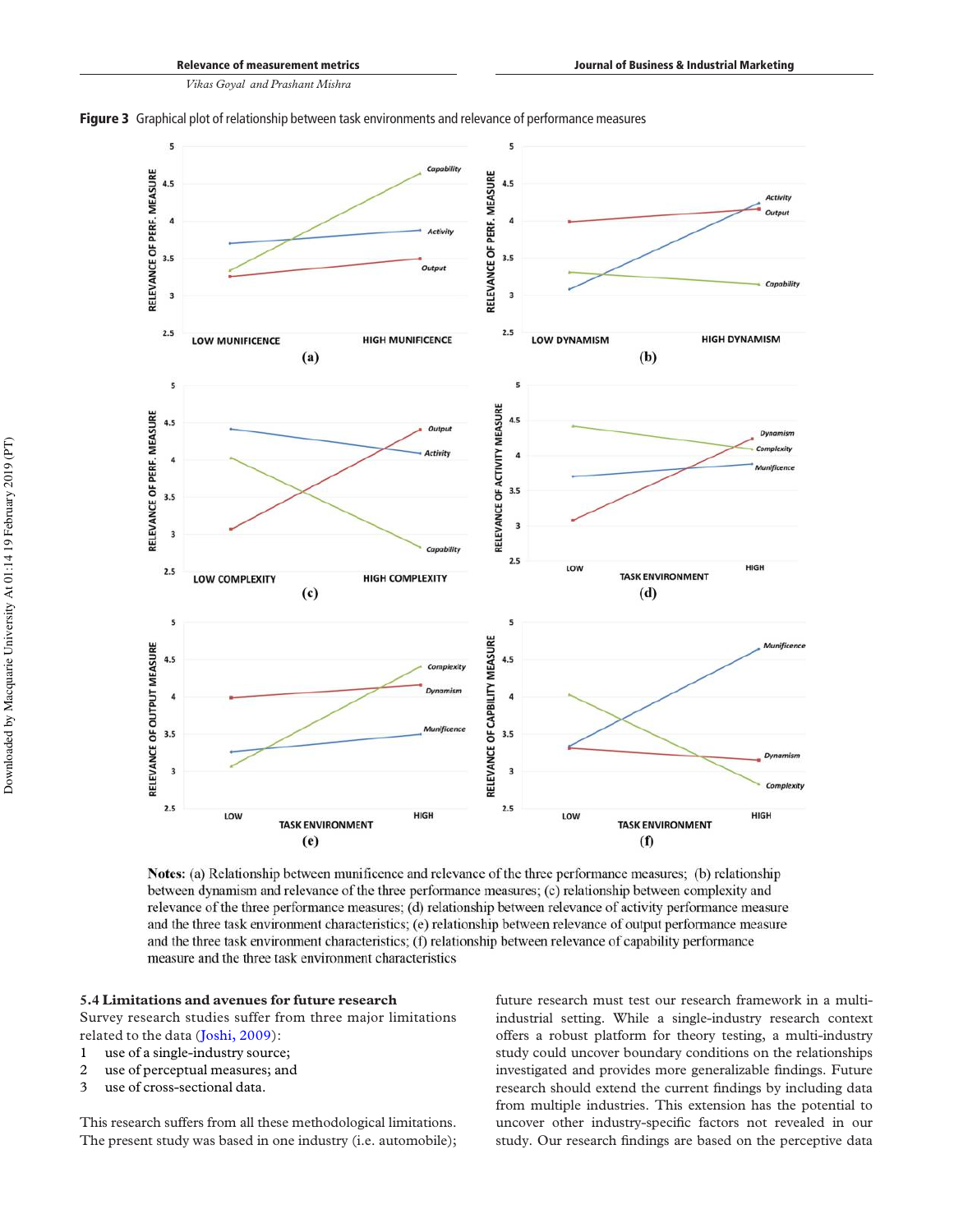Our research focuses on channel partners' task environments as the dominant factor influencing the relevance of performance metrics while evaluating the channel partners. However, the suitability of performance metrics can be influenced by other channel variables, such as channel strategy, channel structure, channel relationship management, etc. Furthermore, channel partners can also differ based on individual variables such as economic background, geographic region, religious and cultural groups. Performance metrics may also have differential implications for individual channel partners based on the intrinsic characteristics of the relationship such as size, age of relationship and leadership types, etc.

Further research would be needed to study the influence of other channel variables on the relevance of performance metrics. Although our research findings provide empirical evidence for the hypothesized relationships, our approach was somewhat descriptive in nature. More research is needed to provide normative guidelines, which would help channel managers predict the implications of using specific performance metrics. The current research was severely limited by its cross-sectional research design and data type. Future research must overcome this limitation and collect longitudinal data to uncovered relationships that were not possible through the cross-sectional data set used in our study. For example, examine the impact of the fit between task environment and appropriate performance metrics on important relationship outcomes such as overall performance, relationship quality, satisfaction, opportunism, etc. We believe the current research would be instrumental in stimulating interesting and insightful future research in this area. Going beyond the cross-sectional survey-based research design, field experiments can reveal important causal insights into the phenomenon of metrics relevance and effective evaluation of channel partners' performance. Finally, the replication of this study in other emerging and developed markets would help our results become more generalizable. Although we found empirical support for our hypothesized relationships, future research must attempt to build on the findings from this research and overcome our limitations to further explore this interesting phenomenon of metrics selection and performance evaluation in channel relationships.

#### References

- Achrol, R.S. and Stern, L.W. (1988), "Environmental determinants of decision making uncertainty in marketing channels", *Journal of Marketing Research*, Vol. 25 No. 1, pp. 36-50.
- Ambler, T., Kokkinaki, F. and Puntoni, S. (2004), "Assessing marketing performance: reasons for metrics selection", *Journal of Marketing Management*, Vol. 20 Nos 3/4, pp. 475-498.
- Anderson, E. and Oliver, R. (1987), "Perspectives on behaviorbased versus outcome-based salesforce control systems", *Journal of Marketing*, Vol. 51 No. 4, pp. 76-88.
- Andrews, R. (2009), "Organizational task environments and performance: an empirical analysis", *International Public Management Journal*, Vol. 12 No. 1, pp. 1-23.
- Armstrong, J.S. and Overton, T. (1977), "Estimating nonresponse bias in mail surveys", *Journal of Marketing Research*, Vol. 14 No. 3, pp. 396-402.
- Atuahene-Gima, K. and Li, H. (2002), "When does trust matter? Antecedents and contingent effects of supervisee trust on performance in selling new products in China and the United States", *Journal of Marketing*, Vol. 66 No. 3, pp. 61-81.
- Baldauf, A., Cravens, D.W. and Piercy, N.F. (2005), "Sales management control research – synthesis and an agenda for future research", *Journal of Personal Selling and Sales Management*, Vol. 25 No. 1, pp. 7-26.
- Barringer, B.R. and Harrison, J.S. (2000), "Walking a tightrope: creating value through interorganizational relationships", *Journal of Management*, Vol. 26 No. 3, pp. 367-403.
- Bierly, P.E. and Daly, P.S. (2007), "Alternative knowledge strategies, competitive environment, and organizational performance in small manufacturing firms", *Entrepreneurship Theory and Practice*, Vol. 31 No. 4, pp. 493-516.
- Bordia, P., Hobman, E., Jones, E., Gallois, C. and Callan, V.J. (2004), "Uncertainty during organizational change: types, consequences, and management strategies", *Journal of Business and Psychology*, Vol. 18 No. 4, pp. 507-532.
- Boyd, B.K. and Fulk, J. (1996), "Executive scanning and perceived uncertainty: a multidimensional model", *Journal of Management*, Vol. 22 No. 1, pp. 1-21.
- Boyd, B.K. and Gove, S. (2006), "Managerial constraint: the intersection between organizational task environment and discretion", in Ketchen, D.J. and Bergh, D. D (Ed.) *Research Methodology in Strategy and Management*, Emerald Group Publishing Limited, pp. 57-95.
- Campbell, D.T. (1955), "The informant in quantitative research", *American Journal of Sociology*, Vol. 60 No. 4, pp. 339-342.
- Castrogiovanni, G.J. (1991), "Environmental munihcence; a theoretical assessment", *Academy of Management Review*, Vol. 16 No. 3, pp. 542-565.
- Celly, K.S. and Frazier, G.L. (1996), "Outcome-based and behavior-based coordination efforts in channel relationships", *Journal of Marketing Research*, Vol. 33 No. 2, pp. 200-210.
- Challagalla, G.N. and Shervani, T.A. (1996), "Dimensions and types of supervisory control: effects on salesperson performance and satisfaction", *Journal of Marketing*, Vol. 60 No. 1, pp. 89-105.
- Chang, H.H. and Wang, I.C. (2008), "The relationship between network structure and international channel performance: a moderating effect of E-business activity", *Service Industries Journal*, Vol. 28 No. 2, pp. 255-274.
- Chelariu, C., Asare, A.K., Brashear-Alejandro, T. (2014), "A ROSE, by any other name: relationship typology and performance measurement in supply chains", *Journal of Business & Industrial Marketing*, Vol. 29 No. 4, pp. 332-343.
- Chen, H., Zeng, S., Lin, H. and Ma, H. (2017), "Munificence, dynamism, and complexity: how industry context drives corporate sustainability", *Business Strategy and the Environment*, Vol. 26 No. 2, pp. 125-141.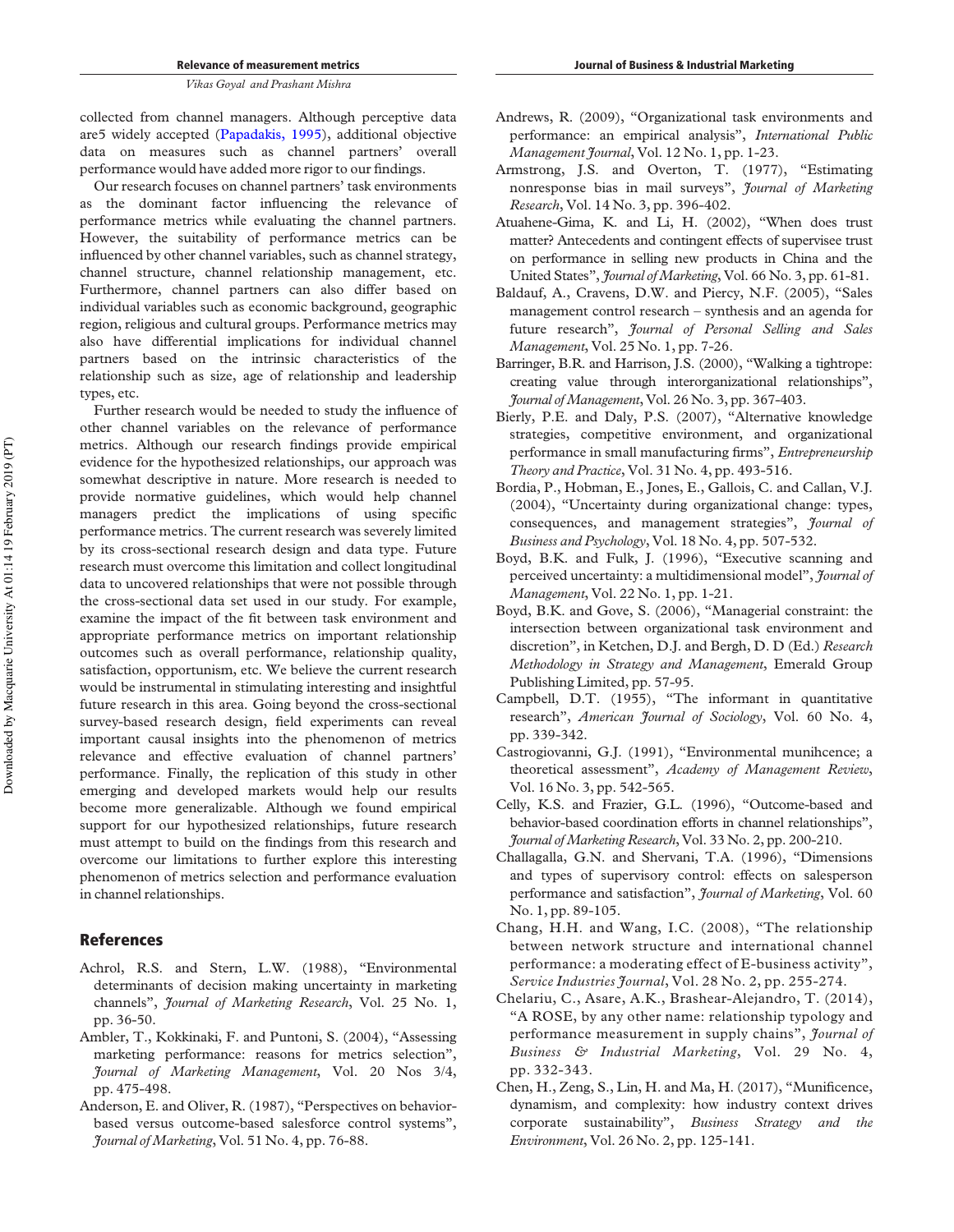- Chenhall, R.H. and Langfield-Smith, K. (2007), "Multiple perspectives of performance measures", *European Management Journal*, Vol. 25 No. 4, pp. 266-282.
- Chun, Y.H. and Rainey, H.G. (2005), "Goal ambiguity and organizational performance in US federal agencies", *Journal of Public Administration Research and Theory*, Vol. 15 No. 4, pp. 529-557.
- Ciarli, T., Leoncini, R., Montresor, S. and Valente, M. (2007), "Innovation and competition in complex environments", innovation: management, Policy and practice", Vol. 9 Nos 3/4, pp. 292-310.
- Das, T.K. and Teng, B.S. (2000), "A resource-based theory of strategic alliances", *Journal of Management*, Vol. 20 No. 1, pp. 31-61.
- Davies, H. and Walters, P. (2004), "Emergent patterns of strategy, environment and performance in a transition economy", *Strategic Management Journal*, Vol. 25 No. 4, pp. 347-364.
- Dess, G.G. and Beard, D.W. (1984), "Dimensions of organizational task environments", *Administrative Science Quarterly*, Vol. 29 No. 1, pp. 52-73.
- Dwyer, F.R. and Oh, S. (1987), "Output sector munificence effects on internal political economy of marketing channels", *Journal of Marketing Research*, Vol. 24 No. 4, pp. 347-358.
- Fayezi, S., O'Loughlin, A. and Zutshi, A. (2012), "Agency theory and supply chain management: a structured literature review", *Supply Chain Management: An International Journal*, Vol. 17 No. 5, pp. 556-570.
- Flaherty, K.E., Arnold, T.J. and Hunt, C.S. (2007), "The influence of the selling situation on the effectiveness of control: toward a holistic perspective", *Journal of Personal Selling and Sales Management*, Vol. 27 No. 3, pp. 221-233.
- Fornell, C. and Larcker, D.F. (1981), "Evaluating structural equation models with unobservable variables and measurement error", *Journal of Marketing Research*, Vol. 18 No. 1, pp. 39-50.
- Fowler, F. (2009), *Survey Research Methods*, (4<sup>th</sup> Edition), SAGE Research Methods.
- Goll, I. and Rasheed, A.A. (2004), "The moderating effect of environmental munificence and dynamism on the relationship between discretionary social responsibility and firm performance", *Journal of Business Ethics*, Vol. 49 No. 1, pp. 41-54.
- Goyal, V. and Mishra, P. (2016), "A framework for performance evaluation of channel partners in distribution relationships", *International Journal of Productivity and Performance Management*, Vol. 65 No. 4, pp. 503-531.
- Grewal, D., Chandrashekaran, M., Johnson, J.L. and Mallapragada, G. (2013), "Environments, unobserved heterogeneity, and the effect of market orientation on outcomes for high-tech firms", *Journal of the Academy of Marketing Science*, Vol. 41 No. 2, pp. 206-233.
- Grimm, K.J., An, Y., McArdle, J.J., Zonderman, A.B. and Resnick, S.M. (2012), "Recent changes leading to subsequent changes: extensions of multivariate latent difference score models", *Structural Equation Modeling: A Multidisciplinary Journal*, Vol. 19 No. 2, pp. 268-292.
- Gulati, R. and Sytch, M. (2007), "Dependence asymmetry and joint dependence in interorganizational relationships: effects of embeddedness on a manufacturer's performance in

procurement relationships", *Administrative Science Quarterly*, Vol. 52 No. 1, pp. 32-69.

- Hair, J.F., Black, W.C., Babin, B.J. and Anderson, R.E. (2010), *Multivariate Data Analysis (Seventh Edition*, *)*, Prentice Hall, Upper Saddle River, NJ.
- Heide, J.B., Wathne, K.H. and Rokkan, A.I. (2007), "Interfirm monitoring, social contracts, and relationship outcomes", *Journal of Marketing Research*, Vol. 44 No. 3, pp. 425-433.
- Homburg, C., Workman, J.P. and Krohmer, H. (1999), "Marketing's influence within the firm", *Journal of Marketing*, Vol. 63 No. 2, pp. 1-17.
- Huang, Y., Rahman, S., Wu, Y. and Huang, J. (2015), "Salient task environment, reverse logistics and performance", *International Journal of Physical Distribution & Logistics Management*, Vol. 45 Nos 9/10, pp. 979-1006.
- Iacobucci, D., Posavac, S.S., Kardes, F.R., Schneider, M. and Popovich, D. (2015a), "Toward a more nuanced understanding of the statistical properties of a median split", *Journal of Consumer Psychology*, Vol. 25 No. 4, pp. 652-665.
- Iacobucci, D., Posavac, S.S., Kardes, F.R., Schneider, M. and Popovich, D. (2015b), "The median split: robust, refined, and revived", *Journal of Consumer Psychology*, Vol. 25 No. 4, pp. 690-704.
- Jöreskog, K.G. and Sörbom, D. (1996), *LISREL 8: User's Reference Guide, Scienti*fi*c Software International*, Chicago.
- Joshi, A.W. (2009), "Continuous supplier performance improvement: effects of collaborative communication and control", *Journal of Marketing*, Vol. 73 No. 1, pp. 133-150.
- Ju, M. and Zhao, H. (2009), "Behind organizational slack and firm performance in China: the moderating roles of ownership and competitive intensity", *Asia Paci*fi*c Journal of Management*, Vol. 26 No. 4, pp. 701-717.
- Kabadayi, S., Eyuboglu, N. and Thomas, G.P. (2007), "The performance implications of designing multiple channels to fit with strategy and environment", *Journal of Marketing*, Vol. 71 No. 4, pp. 195-211.
- Kang, J., Anthony, K.A., Thomas, B.A., Elad, G. and Ping, L. (2018), "Interorganizational drivers of channel performance: a Meta-analytic structural model", *Journal of Business & Industrial Marketing*, Vol. 33 No. 2, pp. 183-195.
- Katz-Navon, T., Unger-Aviram, E. and Block, C. (2016), "Examining the Cross-Level influence of dispositional and team goal orientations on employee Self-Regulation and performance in a complex task environment", *The Journal of Applied Behavioral Science*, Vol. 52 No. 4, pp. 396-421.
- Ketchen, D.J. and Hult, G.T.M. (2007), "Bridging organization theory and supply chain management: the case of best value supply chains", *Journal of Operations Management*, Vol. 25 No. 2, pp. 573-580.
- Krafft, M., Goetz, O., Mantrala, M., Sotgiu, F. and Tillmanns, S. (2015), "The evolution of marketing channel research domains and methodologies: an integrative review and future directions", *Journal of Retailing*, Vol. 91 No. 4, pp. 569-585.
- Kumar, N., Stern, L.W. and Achrol, R.S. (1992), "Assessing reseller performance from the perspective of the supplier", *Journal of Marketing Research*, Vol. 29 No. 2, pp. 238-253.
- Lindell, M.K. and Whitney, D.J. (2001), "Accounting for common method variance in cross-sectional research designs", *Journal of Applied Psychology*, Vol. 86 No. 1, pp. 114-121.